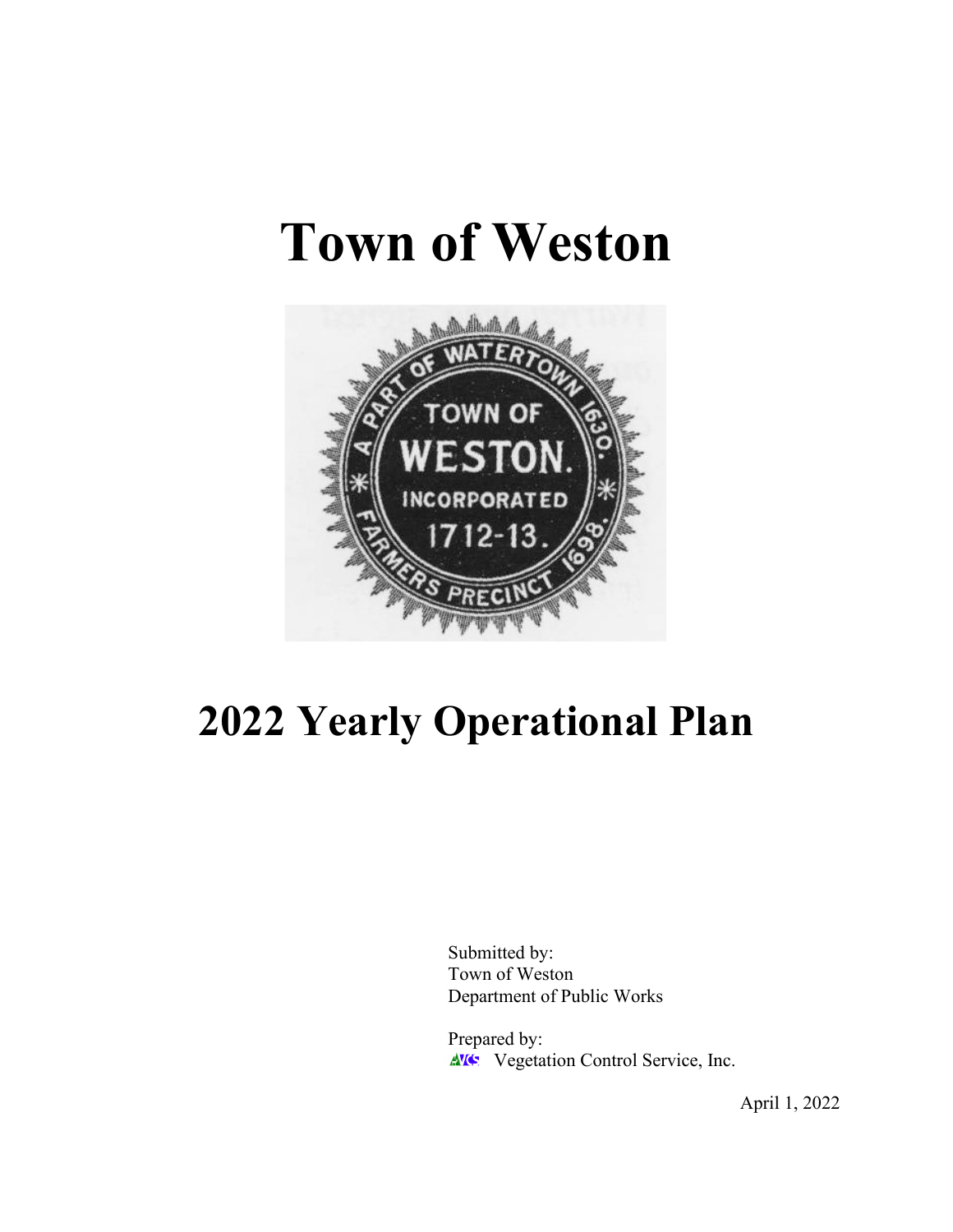#### **SUMMARY**

A yearly operational plan (YOP) must be submitted to the Massachusetts Department of Agricultural Resources (MDAR) every year herbicides are intended for use to maintain public ways (rights-of-way). The YOP provides a detailed program for vegetation management including the methods used to identify target vegetation and sensitive areas, planned treatment methods, herbicides and herbicides mixtures and rates for the year.

A five-year Vegetation Management Plan (VMP) is available for review at the Weston Department of Public Works (DPW).

Upon receipt of this YOP, the MDAR publishes a notice in the Environmental Monitor. The town must also provide a copy of the proposed YOP and Environmental Monitor notice to the Board of Health, Conservation Commission, and Chief Elected Official. The Department allows a 45-day comment period on the proposed YOP beginning with the publication of the notice and receipt of the YOP and Environmental Monitor notice. A one-page notice is also sent to all public water suppliers.

Public notification of herbicide application is made at least 21 days prior to the treatment(s) by a separate notice. This Notice is made to the Department of Agricultural Resources, Chief Elected Official, Board of Health, the Conservation Commission, and the Municipal Public Water Supplier (DPW).

A newspaper notice will also be made at least 48 hours in advance of the start of the treatment program.

Any comments on this YOP should be made to the person designated herein as the person supervising the YOP:

> Ken Calder Deputy Director, Program Management Town of Weston Department of Public Works 190 Boston Post Road By-Pass Weston, MA 02493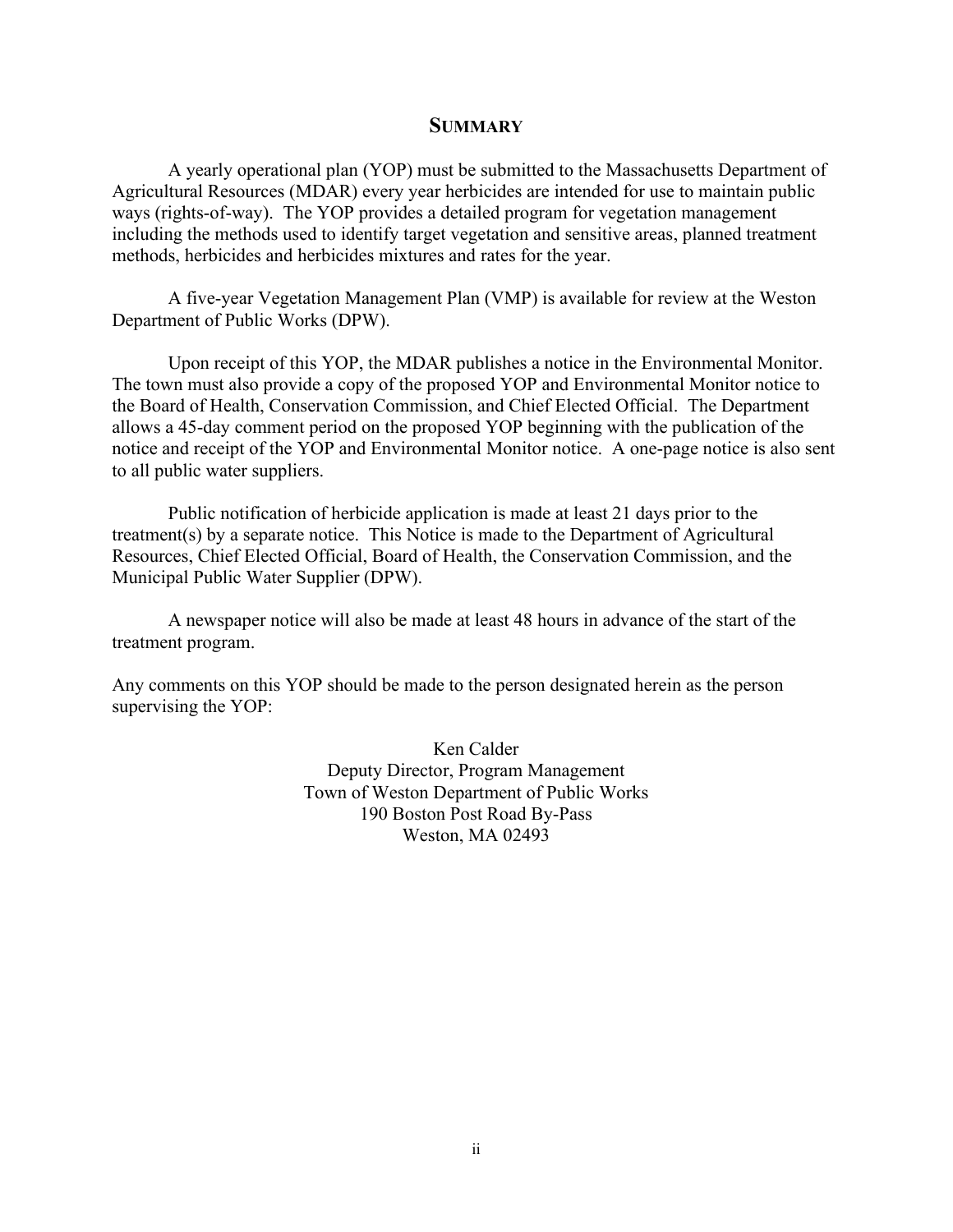# **TABLE OF CONTENTS**

|     | <b>SUMMARY</b>                                                 | $\ddot{\mathbf{i}}$ |
|-----|----------------------------------------------------------------|---------------------|
|     | <b>INTRODUCTION</b>                                            |                     |
| 2   | INDIVIDUALS PERFORMING AND SUPERVISING THE HERBICIDE TREATMENT |                     |
| 3.  | LOCATION OF INTENDED HERBICIDE TREATMENT(S)                    |                     |
| 4.  | <b>IDENTIFICATION OF TARGET VEGETATION</b>                     | 3                   |
| 5.  | DEFINITION, IDENTIFICATION AND TREATMENT OF SENSITIVE AREAS    | 3                   |
| 6.  | PROPOSED HERBICIDE TREATMENT METHODS                           |                     |
| 7.  | PROPOSED HERBICIDES, CARRIERS, ADJUVANTS AND RATES             |                     |
| 8.  | HANDLING, MIXING AND LOADING HERBICIDE CONCENTRATES            | 8                   |
| 9.  | <b>ALTERNATIVE CONTROL TECHNIQUES</b>                          | 9                   |
| 10. | <b>TREATMENT RECORDS</b>                                       | 10                  |
|     | REMEDIAL PLAN TO ADDRESS SPILLS AND RELATED ACCIDENTS          | 10                  |

#### **TABLES**

| TABLE 1  | <b>CONTROL STRATEGIES FOR SENSITIVE AREAS</b>              | 4      |
|----------|------------------------------------------------------------|--------|
| TABLE 2  | TANK MIX #1 FOR CURBING, CRACKS, GUIDERAIL, TRAFFIC ISLAND | $\tau$ |
|          | <b>TREATMENTS</b>                                          |        |
| TABLE 3  | TANK MIX #2 FOR POISON IVY, NOXIOUS AND INVASIVE SPECIES   | 7      |
| TABLE 4  | TANK MIX #3 FOR POISON IVY                                 | 7      |
| TABLE 5  | TANK MIXES #4 FOR LOW VOLUME FOLIAGE APPLICATIONS          | 8      |
| TABLE 6  | TANK MIX #5 FOR CUT SURFACE TREATMENT (CST) APPLICATIONS   | 8      |
| TABLE 7  | TANK MIX #6 FOR LOW-VOLUME BASAL APPLICATIONS              | 8      |
| TABLE 9  | <b>HERBICIDE MANUFACTURERS</b>                             | 11     |
| TABLE 10 | <b>STATE AGENCIES</b>                                      | 12     |
| TABLE 11 | <b>EMERGENCY SERVICES</b>                                  | 12     |
| TABLE 12 | TOWN OF WESTON CONTACTS IN THE CASE OF A SPILL OR ACCIDENT | 12     |

#### **APPENDICES**

APPENDIX 1: MAP AND STREET AND SIDEWALK LISTINGS APPENDIX 2: HERBICIDE FACT SHEETS APPENDIX 3: HERBICIDE LABELS APPENDIX 4: HERBICIDE SPILL CHECK LIST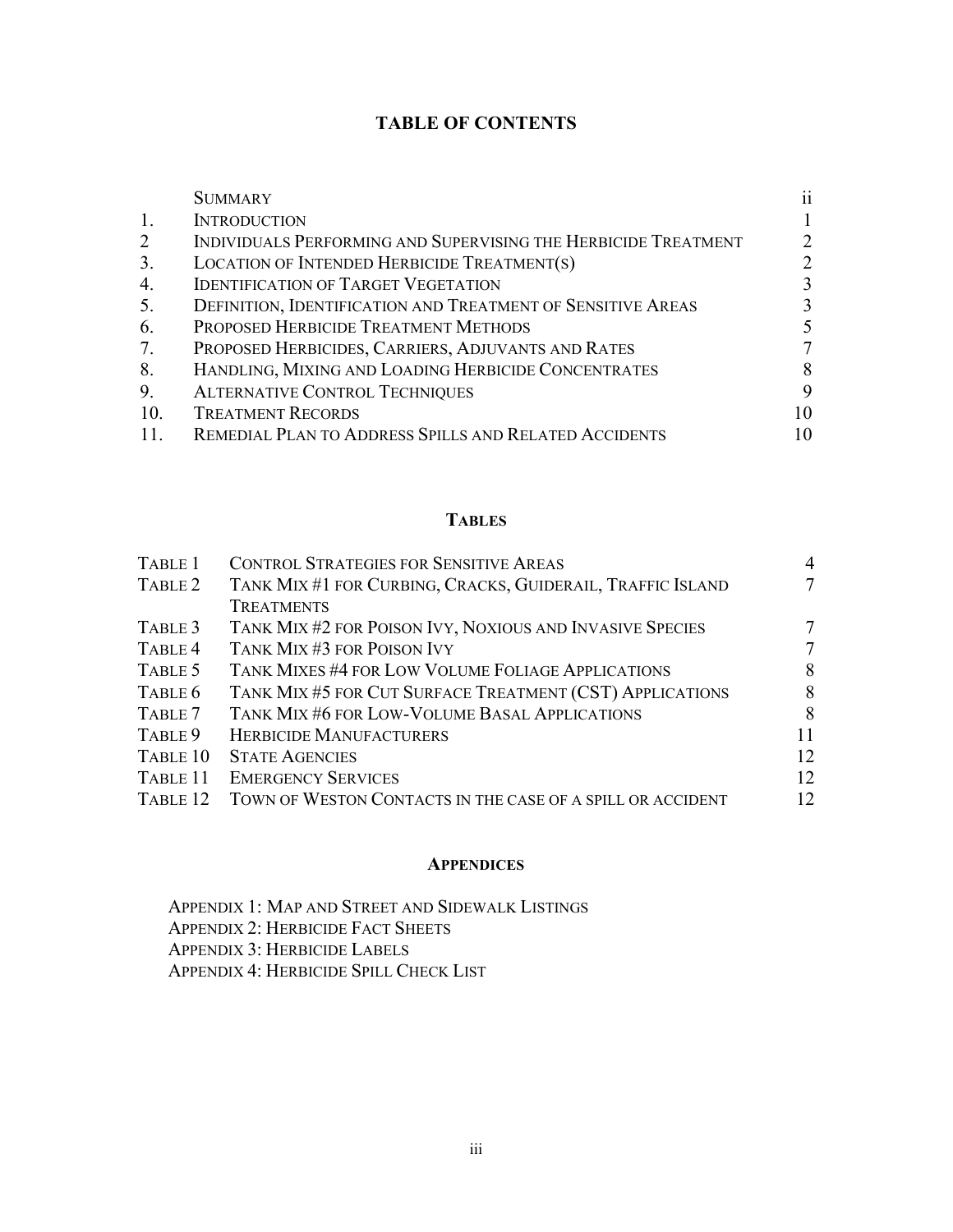#### **1. INTRODUCTION**

In compliance with Commonwealth of Massachusetts' Rights-of-Way Vegetation Management Regulations (333 CMR 11.00) the Town of Weston Department of Public Works Yearly Operational Plan (YOP) details our vegetation management program for 2022. This YOP is consistent with the terms and procedures set forth in Weston's *2022-2026 Five-year Vegetation Management Plan* (VMP); with the Massachusetts Pesticide Control Act (Chapter 132B); with all pertinent clauses in Chapter 85 of the Acts of 2000; and with all acts and regulations that apply to "public way" (right-of-way) vegetation management.

 Vegetation growing along and within the towns right of way (ROW) layout is of a growing concern in Weston. Especially, concerning is the Poison Ivy growing along these public pathways. In roadside areas, the concern is the patches of Japanese Knotweed causing a public nuisance and sight line safety issues. This vegetation can be effectively controlled with the use of herbicides. Although the DPW is concentrating on sidewalks in 2022, other locations, including roadsides, within the public ROWs may be treated as needed.

Herbicide applications will be done under the supervision of a certified applicator in compliance with 333 CMR 11.00 as detailed in the public way Integrated Vegetation Management (IVM) program and protocols described in Weston's VMP.

An Integrated Vegetation Management program on public ways is a combination of cultural, physical, mechanical, and chemical management techniques that control undesirable vegetation in an ecologically sound manner. As with all IVM programs, this program is designed to maximize control of incompatible vegetation while minimizing potential impact to the environment.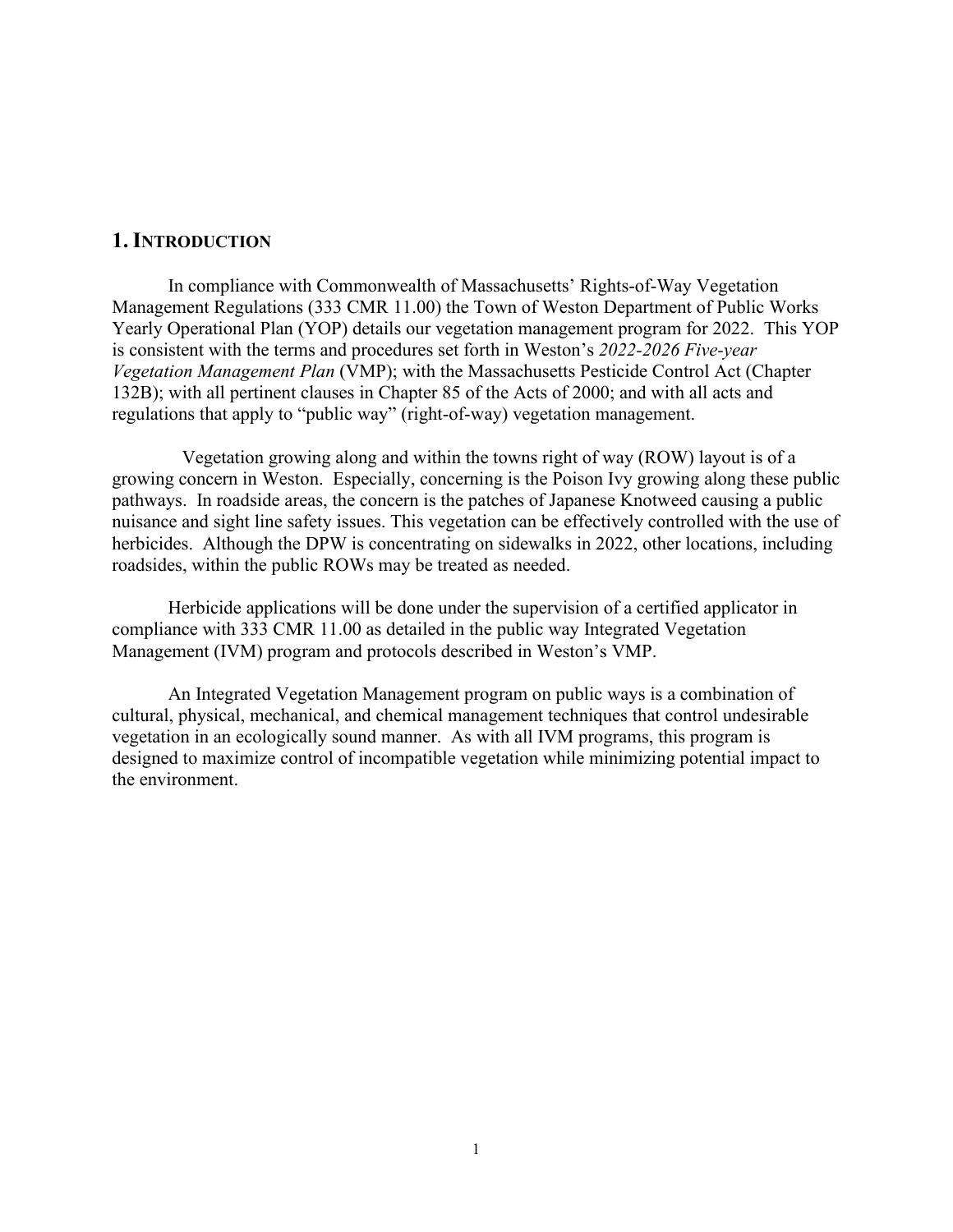#### **2. INDIVIDUALS PERFORMING AND SUPERVISING THE HERBICIDE TREATMENT**

Weston DPW and/or appropriately licensed applicators will perform the herbicide applications. Please note that all application crews will include an individual with a Category 40 pesticide license issued by the MDAR.

#### **Supervisor:**

Ken Calder Deputy Director, Program Management Town of Weston Department of Public Works 190 Boston Post Road By-Pass Weston, MA 02493

**Herbicide Applicators:**

Vegetation Control Service 2342 Main Street Athol, MA 01331

#### **3. LOCATION OF INTENDED HERBICIDE TREATMENT(S)**

The focus in 2022 is on sidewalks. With that said other treatment areas can include, but are not limited to, cracks in asphalt, along guiderails, along curbing, within and around paved traffic islands, between sidewalks and the adjacent curbing, and wherever vegetation is causing a public hazard in the city's public ways as defined in the VMP.

Known sensitive areas are included in the map(s) of Weston included in Appendix 1. Appendix 1 also includes a sidewalk listing as well as a street listing to cover potential treatment locations for public nuisance and other vegetation posing a risk to public safety. Predicting the location of all target vegetation along public ways in advance of the active growing season is not possible or practical. In an effort to limit the application of herbicides to areas that require treatment, the town will, therefore, conduct patrols and treat those areas in which vegetation poses a public nuisance and/or poses a safety risk to pedestrian or vehicular safety.

#### **4. IDENTIFICATION OF TARGET VEGETATION**

#### *Target Vegetation:*

*Vegetation that poses a public nuisance and/or poses a risk to pedestrian or vehicle safety.*

Achieving a long-term, low maintenance vegetation management program requires the ability to identify incompatible plant species and to understand why they are targets. Incompatible vegetation along public ways poses a public nuisance and/or a safety risk to pedestrian or vehicles and interferes with the safe movement of goods and services.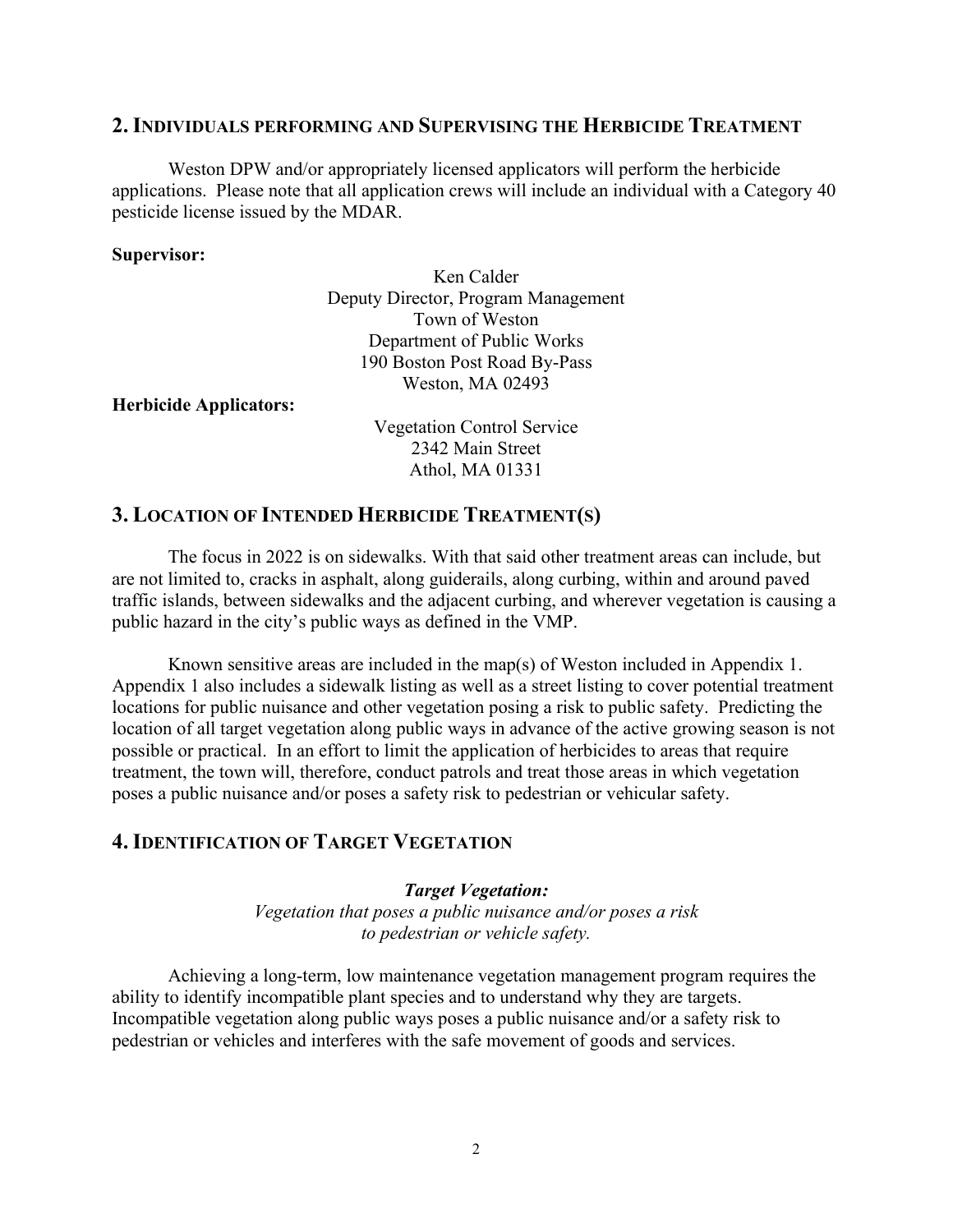#### *Vegetation Posing a Risk to Safety*

Vegetation that obstructs visibility or impedes movement along public ways poses a risk to public safety. M.G.L. Chapter 87, Section 5 authorizes tree wardens to control "all public shade trees, shrubs, and growths" along public ways. This includes woody plant species, grass and herbaceous species and public nuisance vegetation as listed below. For example, any vegetation such as grape vines or tree branches that might obscure street signs.

#### *Public Nuisance and Noxious Vegetation*

Public nuisance vegetation includes but is not limited to plant species growing along public ways that pose a health, safety or environmental hazard. Noxious vegetation (weeds)<sup>[1](#page-5-0)</sup>, which includes poisonous and invasive plants, pose a risk to safety and health because of heavy thorns, dense foliage and/or impenetrable stems; examples include, but are not limited to, Multiflora Rose, Common and Glossy Buckthorn, Japanese Knotweed, Blackberries, Barberry and Autumn Olive. Although not the only poisonous target species of concern, Poison Ivy comprises the overwhelming majority of poisonous plant communities along public ways that require control.

#### *Nuisance Grass and Herbaceous Growth*

In most instances, grass is a desirable plant species. Along the shoulders of roads, grass growth is often encouraged and maintained through mechanical mowing. However, in some instances, grasses and other herbaceous plants are targets in areas where they cause a safety risk. These areas include, but are not limited to, cracks in asphalt, along guiderails, within paved traffic islands, medians, on and between sidewalks and the adjacent curbing. Herbaceous and other broadleaf vegetation can also impair the stability of grassy areas by out-competing the desirable grass species.

#### **5. DEFINITION,IDENTIFICATION AND TREATMENT OF SENSITIVE AREAS**

The general definition of sensitive areas regulated by 333 CMR 11.04 is as follows:

…any areas within Rights-of-Way, including No-Spray and Limited-Spray Areas, in which public health, environmental or agricultural concerns warrant special protection to further minimize risks of unreasonable adverse effects.

Protecting these sensitive sites is accomplished by following the definition in 333 CMR 11.04 and establishing the mandated no-spray and treatment restrictions within their borders according to Table 1 below. In brief, these sensitive areas consist of no-spray zones in which herbicide use is prohibited, and limited spray areas where herbicide use is permitted under

<span id="page-5-0"></span><sup>&</sup>lt;sup>1</sup> "NOXIOUS WEED. —The term "noxious weed" means any plant or plant product that can directly or indirectly injure or cause damage to crops (including nursery stock or plant products), livestock, poultry, or other interests of agriculture, irrigation, navigation, the natural resources of the United States, the public health, or the environment." (PUBLIC LAW 106–224—JUNE 20, 2000, TITLE IV—PLANT PROTECTION ACT).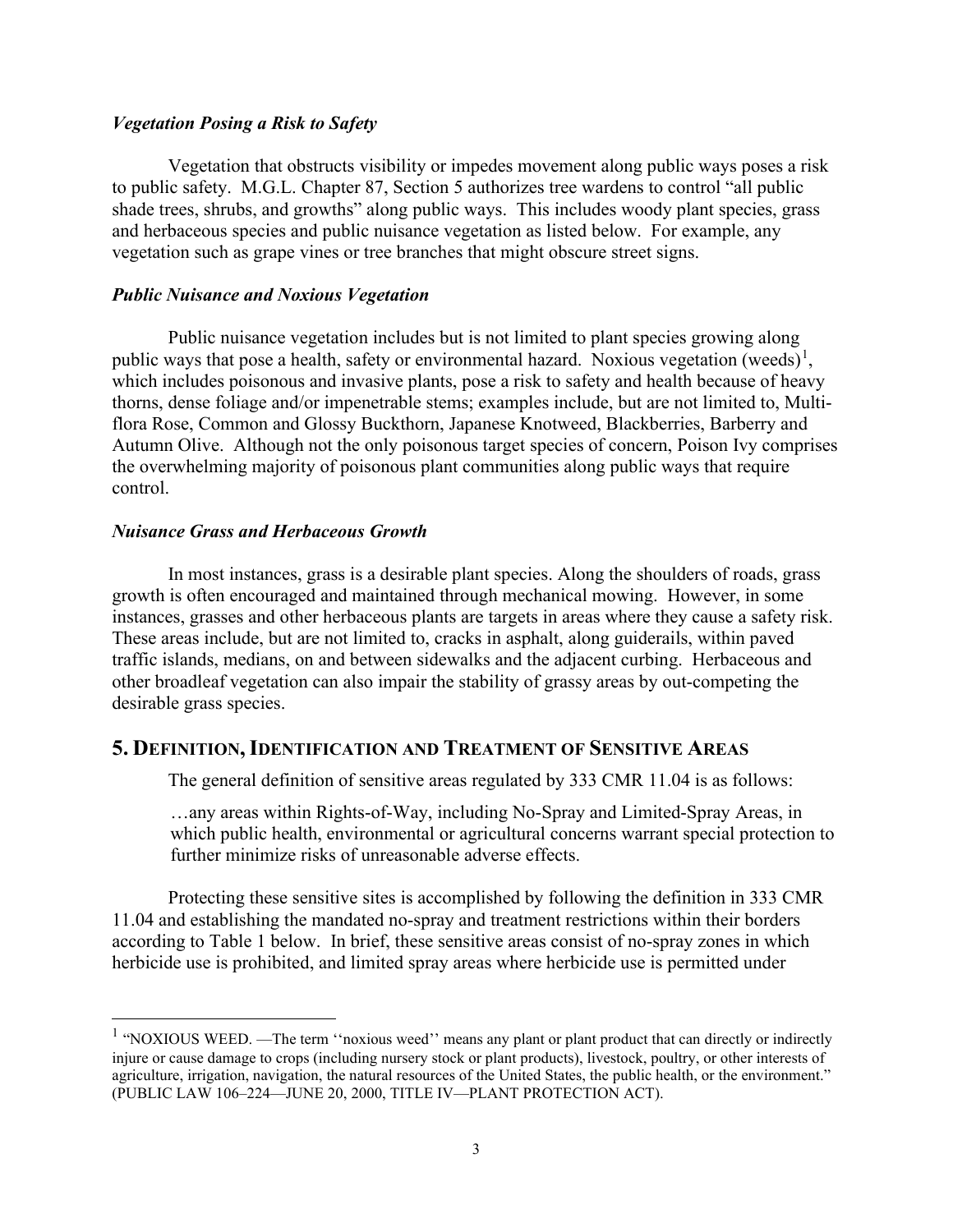certain conditions. Please note that Weston completed the Wetlands Determination under 333 CMR 11.03(14)(f) allowing appropriate herbicide treatments to within 10 feet of wetlands.

Treatment in limited spray areas require the use of herbicides from the *Sensitive Area Materials List* available at: [Rights of Way Sensitive Area Materials List](https://www.mass.gov/service-details/rights-of-way-sensitive-area-materials-list#:%7E:text=List%20of%20Sensitive%20Materials%20Active,Ingredient%20Factsheets%3A%20Glyphosate%20Imazapyr%20Metsulfuron%20Methyl) and following the application restrictions in 333 CMR 11.04 which includes applying minimum herbicide application rate for the control of target species.

|                                                       |                                                                                                                                     | Table Compiled by Jeffrey M. Taylor, Vegetation Control Service, Inc. |                    |
|-------------------------------------------------------|-------------------------------------------------------------------------------------------------------------------------------------|-----------------------------------------------------------------------|--------------------|
| Sensitive Area                                        | Limited Spray or No-                                                                                                                | <b>Control Method</b>                                                 | <b>Time Limits</b> |
|                                                       | Spray Areas (feet)                                                                                                                  |                                                                       | Between            |
|                                                       |                                                                                                                                     |                                                                       | Treatment(s)       |
| Public Ground Water Supplies                          | 400'                                                                                                                                | Mechanical Only                                                       | None               |
| Primary Recharge Area                                 | Designated buffer zone                                                                                                              | Mechanical, Approved                                                  | 24 months          |
|                                                       | or 1/2-mile radius                                                                                                                  | Herbicides*                                                           |                    |
| Public Surface Water Supplies                         | 100'                                                                                                                                | Mechanical Only                                                       | None               |
| (Class A & Class B)                                   | $100' - 400'$                                                                                                                       | Approved Herbicides                                                   | 24 months          |
| Tributary to Class A Water                            | 100'                                                                                                                                | Mechanical Only                                                       | None               |
| Source, within 400' upstream of<br>water source       | 100'-400'                                                                                                                           | Approved Herbicides                                                   | 24 months          |
| Tributary to Class A Water                            | 10'                                                                                                                                 | Mechanical Only                                                       | None               |
| Source, greater than 400'<br>upstream of water source | $10' - 200'$                                                                                                                        | Approved Herbicides                                                   | 24 months          |
| Class B Drinking Water Intake,                        | 100'                                                                                                                                | Mechanical Only                                                       | None               |
| within 400' upstream of intake                        | 100'-200'                                                                                                                           | Approved Herbicides                                                   | 24 months          |
| <b>Private Drinking Water Supplies</b>                | 50'                                                                                                                                 | Mechanical Only                                                       | None               |
|                                                       | $50' - 100'$                                                                                                                        | Approved Herbicides                                                   | 24 months          |
| <b>Surface Waters</b>                                 | $\overline{10}$                                                                                                                     | Mechanical Only                                                       | None               |
|                                                       | $10' - 100'$                                                                                                                        | Approved Herbicides                                                   | 12 months          |
| Rivers                                                | 10' from mean annual                                                                                                                | Mechanical Only                                                       | None               |
|                                                       | high water line                                                                                                                     |                                                                       |                    |
|                                                       | $10' - 200'$                                                                                                                        | Approved Herbicides                                                   | 12 months          |
| Wetlands                                              | 10'                                                                                                                                 | Mechanical Only                                                       | None               |
|                                                       | 100' or with approved<br>Wetlands Determination<br>10'-100' [per 310 CMR<br>$10.05(3)(a)$ & 310 CMR<br>$10.03(6)(b)$ ]              | Low-pressure Foliar, CST,<br>Basal, Approved Herbicides               | 24 months          |
| <b>Inhabited Areas</b>                                | 100'                                                                                                                                | Approved Herbicides                                                   | 12 months          |
| Agricultural Area (Crops, Fruits,<br>Pastures)        | 100'                                                                                                                                | Approved Herbicides                                                   | 12 months          |
| <b>Certified Vernal Pools</b>                         | 10'                                                                                                                                 | Mechanical Only when water<br>is present                              | None               |
| Certified Vernal Pool Habitat                         | 10'-outer boundary of<br>habitat                                                                                                    | No treatment without approval                                         |                    |
| Priority Habitat                                      | No treatment outside the 4-foot paved road exemption without approval of<br>the Natural Heritage Endangered Species Program (NHESP) |                                                                       |                    |

#### **TABLE 1: CONTROL STRATEGIES FOR SENSITIVE AREAS**

\*Massachusetts Approved herbicides for sensitive sites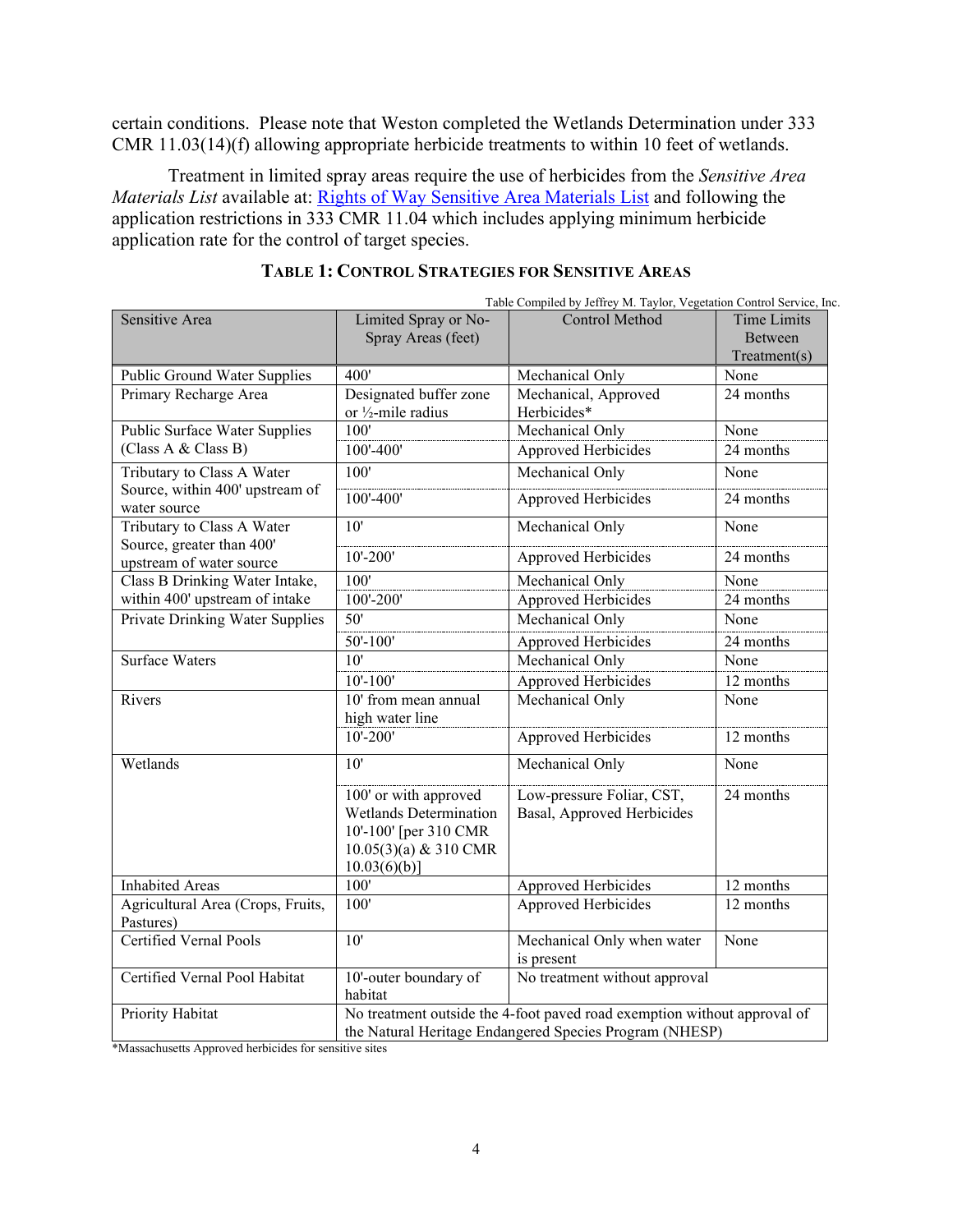#### *Identification Methods*

 As appropriate, sensitive areas will be identified and marked in the field by trained and experienced individuals.

Two simple descriptions guide the identification of the sensitive areas defined in 333 CMR 11.04: *Readily identifiable in the field* and *not readily identifiable in the field. Readily identifiable in the field areas* will be treated, identified and when appropriate, marked according to all applicable restrictions listed in 333 CMR 11.00. *Not readily identifiable in the field* areas will likewise marked and treated when appropriate, but they are identified by the use of data marked on maps and collected in the YOP and notification processes before the time of treatment.

 The individuals assigned the task of identifying and treating sensitive areas in the field will use the appropriate sources and methods from the following list:

- Town maps, records and institutional knowledge
- Massachusetts Department of Environmental Protection water supply maps mapping layers available through MassGIS [\(MassGIS \(Bureau of Geographic Information\)\)](https://www.mass.gov/orgs/massgis-bureau-of-geographic-information)
- Water Department, MDAR and Weston Board of Health maps and lists of identified private wells along the ROW
- Correspondence, meetings and input—from the chief elected official, board of health, conservation commission, public water suppliers and the public—within the forty-fiveday YOP and twenty-one day municipal right-of-way notification letter review and comment periods and the 48 hour newspaper notification (under 333 CMR 11.06 & 11.07 and Chapter 85 of the Acts of 2000)
- A point person who verifies, identifies and where appropriate marks sensitive areas
- and any additional areas that may require special precautions
- USGS topographical maps
- Information from Mass GIS
- When necessary, confidential information from NHESP
- A copy of the YOP and VMP.

Sensitive areas will be identified and marked in the field by trained and experienced individuals.

# **6. PROPOSED HERBICIDE TREATMENT METHODS**

In 2022 the herbicide program will consist of the following:

#### *Chemical (Herbicide Applications) Methods*

1. **Foliar Treatments:** the selective application of herbicides diluted in water, to the foliage of target vegetation. Two types of equipment for foliar treatments are used: backpack and vehicle mounted; both use low pressure at the nozzle per 333 CMR 11.02. Foliar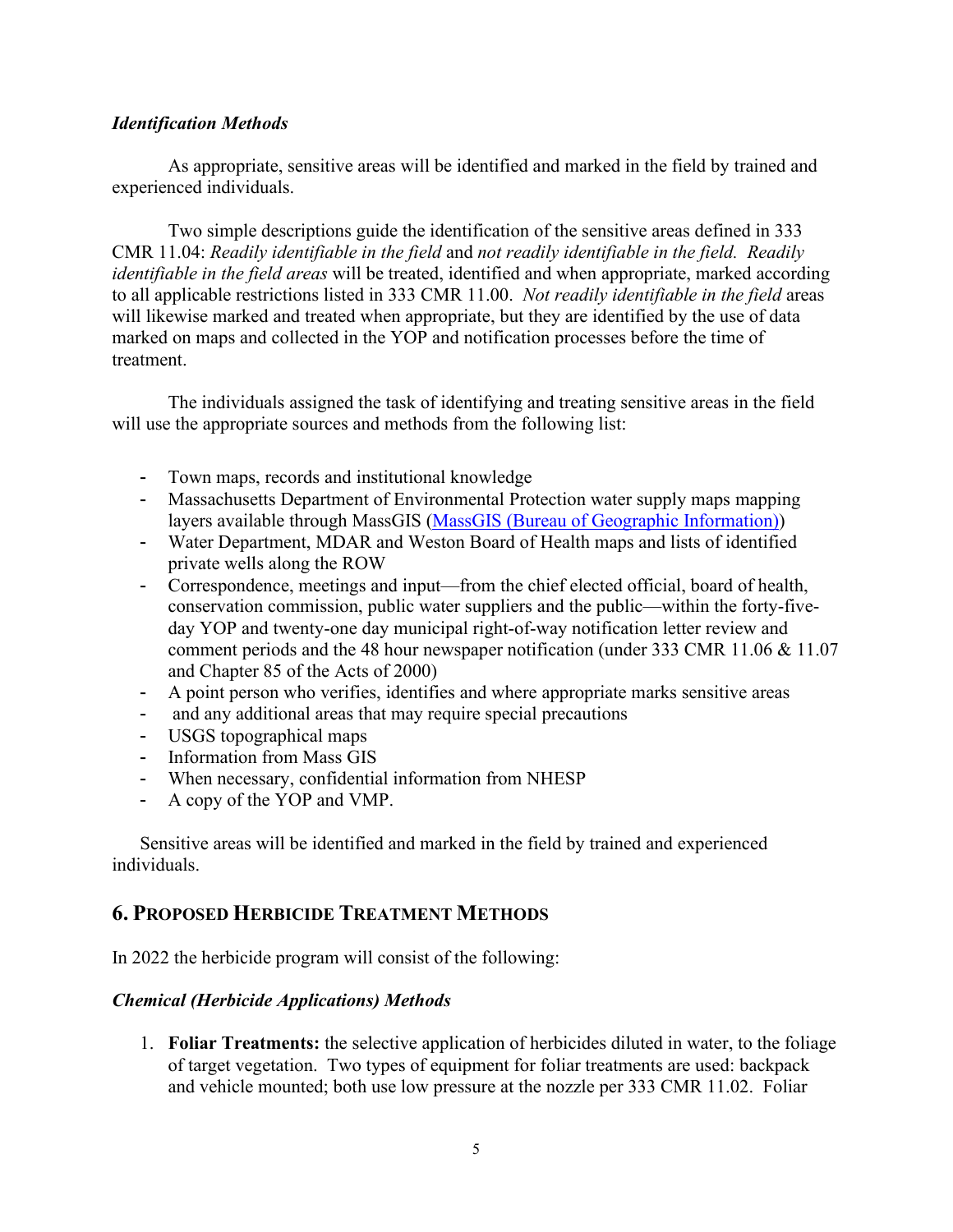applications take place when leaves are fully developed in the spring until early fall and the beginning of leaf abscission—i.e., when leaves begin dropping.

- a. **Hand-held and back-pack sprayers:** hand pump or motorized backpack sprayers or squirt bottles. This technique is excellent for spot treatments, such as localized poison ivy infestations. It is not as effective as other methods on high density target vegetation.
- b. **Vehicle mounted sprayers** use truck, tractor and/or ATV mounted equipment that delivers the herbicide solution through nozzles attached to a hose or boommounted apparatus. This technique is used along roadways that have good access and where obstructions, terrain or site sensitivity do not exclude the equipment.
- 2. **Pre-emergent Treatments:** the use of pre-emergent herbicides using the same equipment described in the foliar treatments above. Pre-emergent applications are used where season long vegetation control requires "vegetation-free conditions" such as along curbing, sidewalks, under guiderails/guardrails and on paved traffic islands. This method is used from the early spring to early fall.
- 3. **Cut Stump Treatment (CST):** the mechanical cutting of target species followed by an herbicide treatment to the phloem and cambium tissue of the stumps. CST treatments prevent re-sprouts, thereby reducing the need to re-treat the same vegetation. The CST mixture is diluted in water, basal oil or a non-freezing agent and is ideally made to freshly cut stumps. Application equipment includes low-volume, backpack sprayers, handheld squirt bottles, paintbrushes, or sponge applicators. This method is used where maximum control is desirable; to reduce the visual impact of vegetation management treatments, and/or to reduce the potential of adverse impacts to desirable vegetation because of its selectivity. CST may be used at any time of the year provided snow depths do not prevent cutting the stumps below three inches in height. It is best to avoid during the season of high sap flow, or in moderate to heavy rains. It is not practical in moderate to heavy stem densities.
- 4. **Low Volume Basal Treatment:** the selective application of an herbicide, diluted in specially formulated oil, to wet the entire lower twelve to eighteen inches of the target plant stems. Using a hand pump backpack, the oil enables the herbicide solution to penetrate the bark tissue and translocate within the plant. Low volume basal treatments are extremely selective and used when vegetation density is low and in areas where extreme selectivity is necessary. For public way treatments it is primarily an option for invasive species control. It can be used any time of year except when snow is too deep, in extremely wet weather and/or during spring sap flow.

**Final Note: Anti-drift Adjuvants** are added to the mix or solution in foliage and pre-emergent applications to help reduce the potential exposure to non-target organisms, reduce the break-up of sprays into fine droplets and increase selectivity and herbicide deposition onto target plants.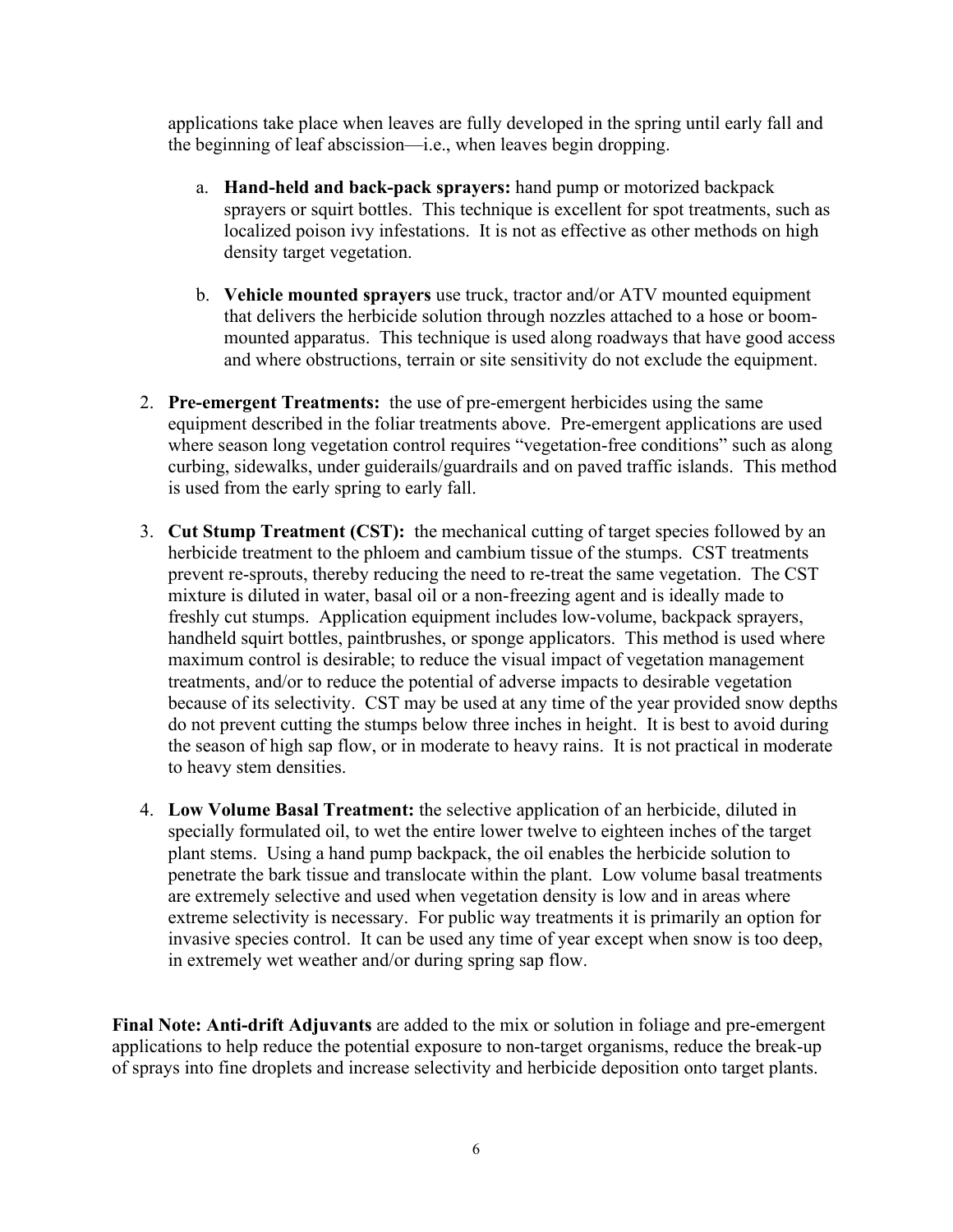## **7. PROPOSED HERBICIDES, CARRIERS, ADJUVANTS AND RATES**

Weston will only use the Commonwealth of Massachusetts recommended herbicides listed below from the *Sensitive Area Materials List*. Complete information on these products is included in Appendix 2, Fact Sheets and Appendix 3, Labels

**Table 2: Tank Mix #1 for Curbing, Cracks, Guiderail, Traffic Island Treatments (General Foliar Weed Control)** 

| Herbicides & Adjuvants                  | Active Ingredient | <b>EPA</b> Registration<br>Number(s) | Mix Concentration<br>(per 100 gals. water) |
|-----------------------------------------|-------------------|--------------------------------------|--------------------------------------------|
| Rodeo                                   | Glyphosate        | 62719-324                            | $2 - 5\%$                                  |
| Esplanade 200SC*                        | Indaziflam        | 432-1516                             | $10 \text{ oz.}$                           |
| Induce, Clean Cut, or                   | not applicable    | n.a.                                 | $0.125\% - 1\%$                            |
| equivalent surfactant <sup>2</sup>      |                   |                                      |                                            |
| Point Blank, 41A, Clasp, or             | n.a.              | n.a.                                 | $4-16$ oz.                                 |
| equivalent drift retardant <sup>1</sup> |                   |                                      |                                            |
| Carrier: Water                          | n.a.              | n.a.                                 | n.a.                                       |

\* Esplanade 200SC will only be used if the products is added to the Massachusetts Sensitive Materials list prior to the 2022 treatment.

#### **Table 3: Tank Mix #2 for Poison Ivy, Noxious and Invasive Species and Post Emergent General Weed Control**

| Herbicides & Adjuvants                  | Active Ingredient  | <b>EPA</b> Registration | Mix Concentration     |
|-----------------------------------------|--------------------|-------------------------|-----------------------|
|                                         |                    | Number(s)               | (per 100 gals. water) |
| Rodeo                                   | Glyphosate         | 62719-324               | $2 - 5\%$             |
| <b>Escort XP</b>                        | Metsulfuron-Methyl | 432-1549                | $1.25 - 4$ oz.        |
| Garlon 4 Ultra (optional)               | Triclopyr          | 62719-527               | $0.25 - 0.5\%$        |
| Milestone (for Knotweed)                | Aminopyralid       | 62719-519               | $0.05 - 0.5\%$        |
| Induce, Clean Cut, MSO or               | not applicable     | n.a.                    | $0.125\% - 1\%$       |
| equivalent surfactant <sup>1</sup>      |                    |                         |                       |
| Point Blank, 41A, Clasp or              | n.a.               | n.a.                    | $4-16$ oz.            |
| equivalent drift retardant <sup>1</sup> |                    |                         |                       |
| Carrier: Water                          | n.a.               | n.a.                    | n.a.                  |

Note: Not all herbicides will be used in the mix to treat noxious and invasive plant species and will be depended on the species needing to be treated.

#### **Table 4: Tank Mix #3 for Poison Ivy**

| Herbicides & Adjuvants                   | Active Ingredient | <b>EPA</b> Registration<br>Number(s) | Mix Concentration<br>(per 100 gals. water) |
|------------------------------------------|-------------------|--------------------------------------|--------------------------------------------|
| Garlon 4 Ultra                           | Triclopyr         | 62719-527                            | $2 - 4\%$                                  |
| Induce, Clean Cut, MSO, or               | n.a.              | n.a.                                 | $0.125\% - 1\%$                            |
| equivalent surfactant <sup>1</sup>       |                   |                                      |                                            |
| Point Blank, Clasp, or                   | n.a.              | n.a.                                 | $4-16$ oz.                                 |
| equivalent drift retardan <sup>1</sup> t |                   |                                      |                                            |

<span id="page-9-0"></span><sup>&</sup>lt;sup>2</sup> Equivalent surfactants, drift retardants and basal oils will used in case those listed are no longer available or more effective alternatives become available.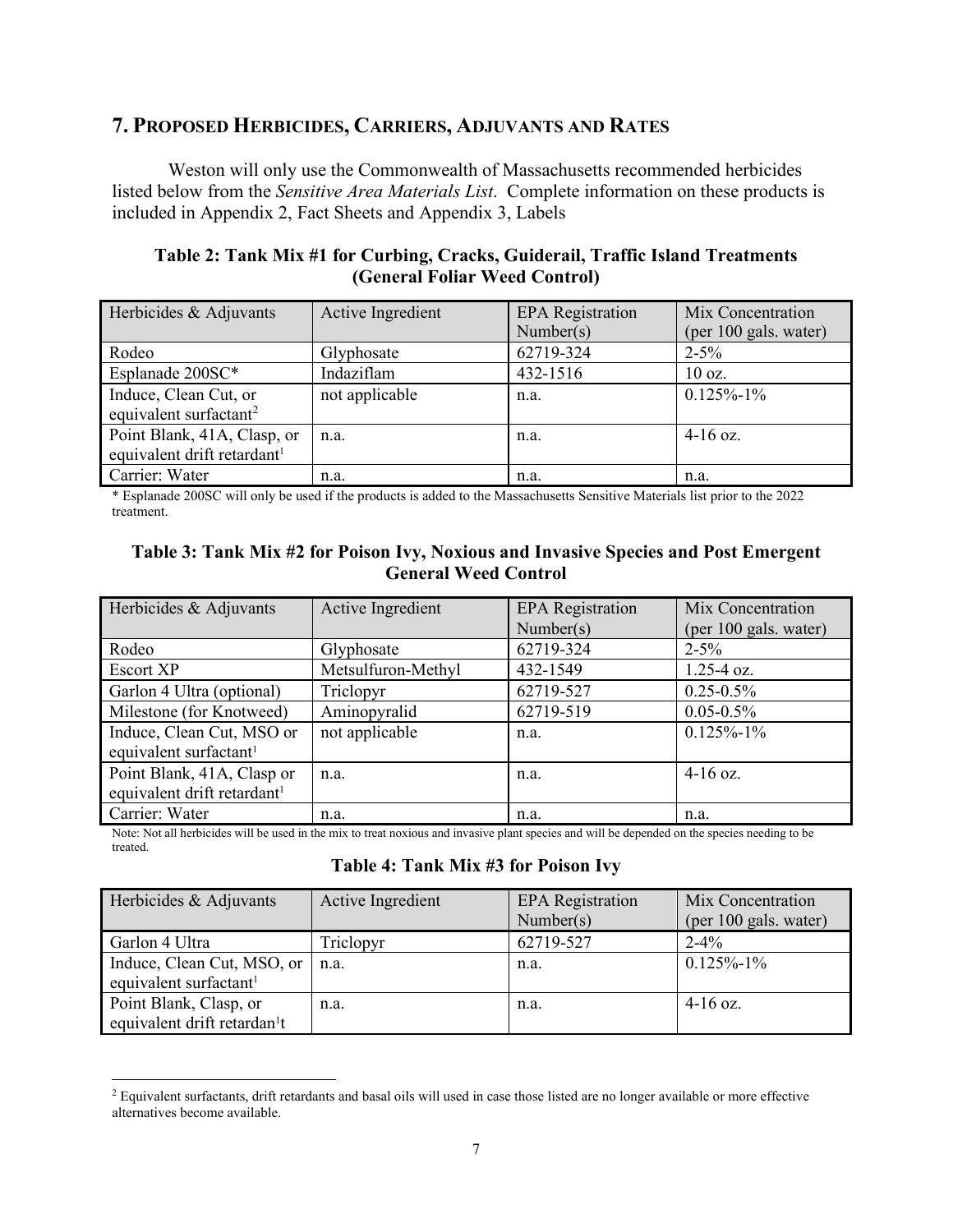| Herbicides & Adjuvants                                            | Active Ingredient        | <b>EPA</b> Registration<br>Number(s) | Mix Concentration<br>(per 100 gals. water) |
|-------------------------------------------------------------------|--------------------------|--------------------------------------|--------------------------------------------|
| Rodeo                                                             | Glyphosate               | 62719-324                            | $3 - 5\%$                                  |
| <b>Escort XP</b>                                                  | Metsulfuron-Methyl       | 432-1549                             | $2-4$ oz.                                  |
| Polaris                                                           | $Imaz$ apyr <sup>3</sup> | 228-534                              | $0.125\% - 0.5\%$                          |
| Induce, Clean Cut, MSO, or<br>equivalent surfactant <sup>1</sup>  | n.a.                     | n.a.                                 | $0.125\% - 1\%$                            |
| Point Blank, Clasp, or<br>equivalent drift retardant <sup>1</sup> | n.a.                     | n.a.                                 | $6-64$ oz.                                 |

**Table 5. Tank Mixes #4 for Low Volume Foliage Applications** 

#### **Table 6. Tank Mix #5 for Cut Surface Treatment (CST) Applications**

| Herbicides & Adjuvants                              | Active Ingredient        | <b>EPA</b> Registration<br>Number(s) | Mix Concentration<br>(per $100$ gals.) |
|-----------------------------------------------------|--------------------------|--------------------------------------|----------------------------------------|
| Rodeo                                               | Glyphosate               | 62719-324                            | 40% to 50%                             |
| Polaris                                             | $Imaz$ apyr <sup>2</sup> | 228-534                              | $3\% - 5\%$ (mixed with<br>Rodeo)      |
| Carriers: Water or Windshield   n.a.<br>Whing Fluid |                          | n.a.                                 | n.a.                                   |

#### **Table 7. Tank Mix #6 for Low-Volume Basal Applications or Cut Surface Treatment (CST) Applications**

| Herbicides & Adjuvants                 | Active Ingredient | <b>EPA</b> Registration<br>Number(s) | Mix Concentration                   |
|----------------------------------------|-------------------|--------------------------------------|-------------------------------------|
| Garlon 4 Ultra                         | Triclopyr         | 62719-527                            | 20%-30%                             |
| Polaris                                | $Imazapyr^2$      | 228-534                              | 2-5% (Mixed with<br>Garlon 4 Ultra) |
| Carrier: Aqua Mix Oil or<br>equivalent | n.a.              | n.a.                                 | 70\%-80\%                           |

# **8. HANDLING, MIXING AND LOADING HERBICIDE CONCENTRATES**

 All herbicides will be handled, mixed and applied according to the directions in 333 CMR 11.00, which includes following *Label Instructions* and in compliance with all applicable federal and state laws and regulations. All herbicide mixing should be done at the DPW garage or contractor's facilities, and extreme care shall be exercised during all mixing, handling, and loading in order to prevent careless spills or splashes. No herbicide concentrates will be mixed, handled or loaded on a ROW or within one hundred feet of a sensitive area.

Although it is expected that all the mixed herbicides will be used, any remaining will be stored in accordance with manufacturer's instructions.

<span id="page-10-0"></span><sup>&</sup>lt;sup>3</sup>Imazapyr will not be applied on the same location in two consecutive years.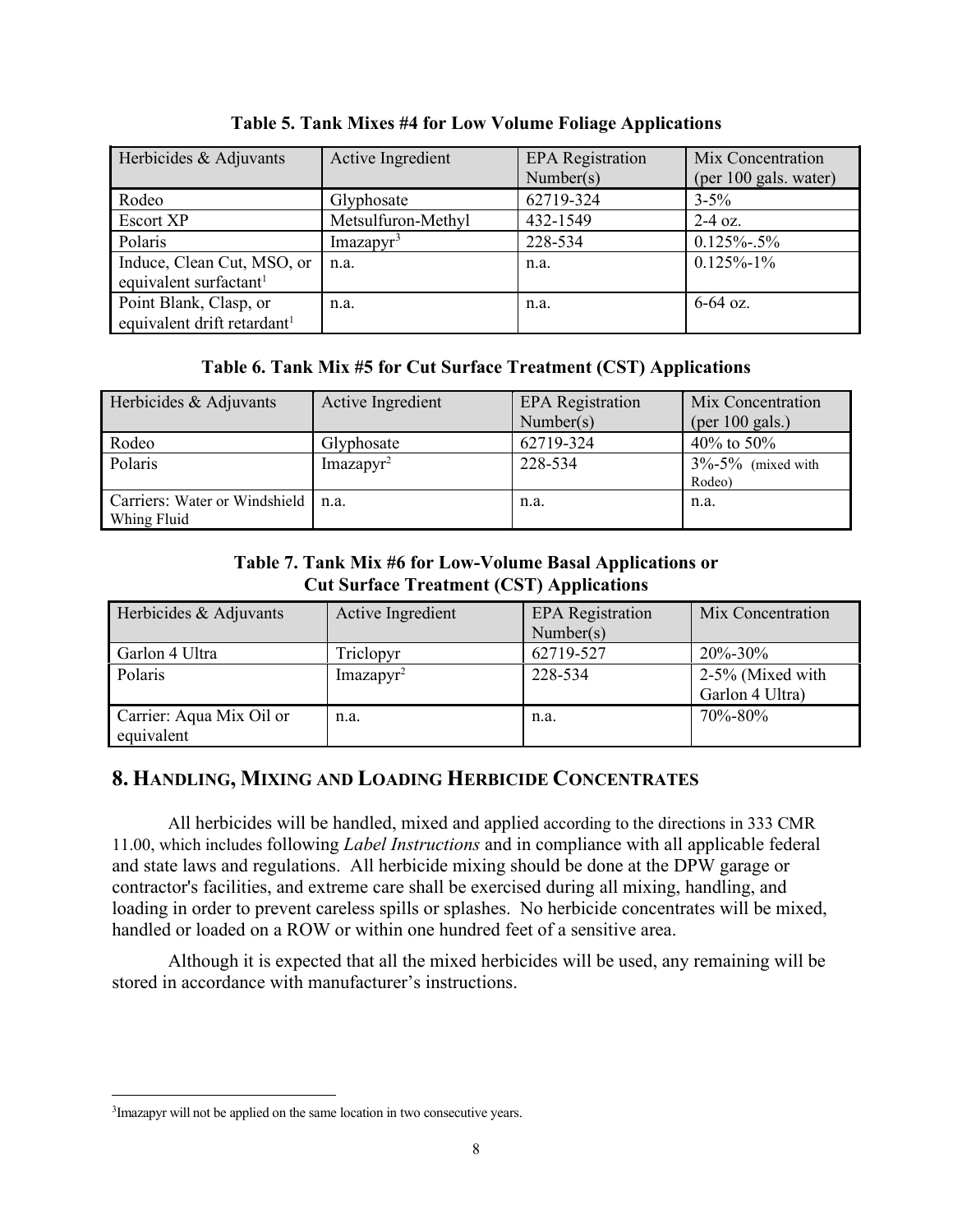# **9. ALTERNATE CONTROL TECHNIQUES**

Decisions on the appropriate control techniques are made following the IVM Protocol in the VMP which for convenience is repeated below:

*Monitoring*: All public ways will be surveyed prior to any scheduled treatment program. Monitoring will be conducted by foot or by vehicle. Monitoring of areas may also result from public requests.

*Maintenance:* Roads will be cleaned using a street sweeper. Cracking asphalt and sidewalks and other right-of-way defects will be repaired and ditches cleaned. Where appropriate, the use of ground cover will be encouraged to assist in the prevention of undesirable target vegetation growth.

**Direct Control Methods:** The decision to use one or a combination of IVM techniques will take into consideration the cultural uses of the landscape. The direct IVM management tactics selected will control nuisance vegetation in an environmentally responsible and efficient manner:

#### A. Mechanical Controls

- 1. Hand Cutting
- 2. Mowing
- 3. Selective Pruning
- B. Chemical Controls
	- 1. Foliar Treatments
	- 2. Pre-emergent Treatments
	- 3. Cut Stump Treatments
	- 4. Basal Treatments

*Record Keeping:* A log of surveyed areas will be kept for future planning and reference purposes. Areas maintained either through physical repair, mechanical or chemical control will be recorded by DPW for at least 3 years.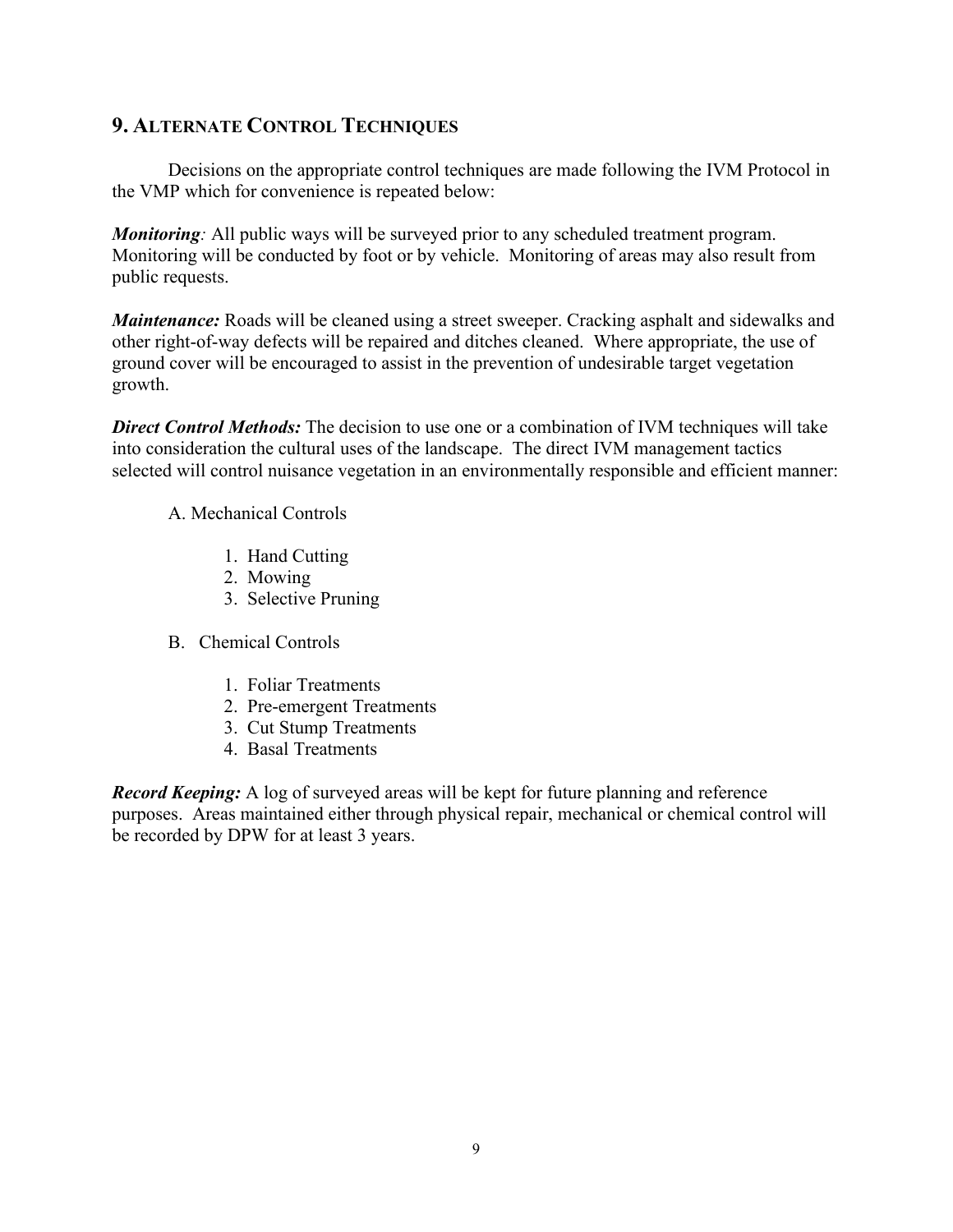#### **10. TREATMENT RECORDS**

The Category 40 applicator must complete daily vegetation management reports that include:

- A. Date, name and address of certified applicator(s)
- B. Identification of site or work area
- C. List of crew members
- D. Type of equipment and hours used
- E. Method of application and description of target vegetation
- F. Amount, concentration, product name of herbicide(s), adjuvants, and diluents (EPA registration numbers must be on file)
- G. Weather conditions
- H. Notation of any unusual conditions or incidents, including public inquiries
- I. Recording/Verification of sensitive areas.

#### **11. REMEDIAL PLAN TO ADDRESS SPILLS AND RELATED ACCIDENTS**

This section is offered as a general procedural guide for responding to chemical spills or related accidents (related accidents include but are not limited to fire, poisoning and vehicle accidents). The following is, therefore, a guide to the items that will be available to the applicator on site in the event of a chemical spill or emergency.

Although education and attention will constantly be directed at accident and spill prevention, in the event of a spill, immediate action will be taken to contain the spill and protect the spill area (Appendix 4: *Herbicide Spill Check List* shall be available on-site to the applicator). Until completely clean, the spill area will be protected by placing barriers, flagging or crew members at strategic locations, as appropriate. If a fire is involved, care will be taken to avoid breathing fumes from any burning chemicals.

Minor spills will be remedied by soaking up the spill with adsorption clay or other adsorptive material and placed in leak proof containers, removed from the site and disposed of properly. Dry herbicides, such as granular, will be swept up or shoveled up directly into leak proof containers for proper disposal. When applicable, all contaminated soil will be placed in leak proof containers, removed from the site and disposed of properly. When applicable, activated charcoal will be incorporated into the soil at the spill location at a rate of several pounds per thousand square feet to inactivate any herbicide residue. Any spill will be reported to the MDAR Pesticide Division.

The Massachusetts Department of Environmental Protection will be contacted when there is a spill of a reportable quantity, regardless of major or minor spill status and in accordance with 310 CMR 40.0000, Massachusetts Contingency Plan.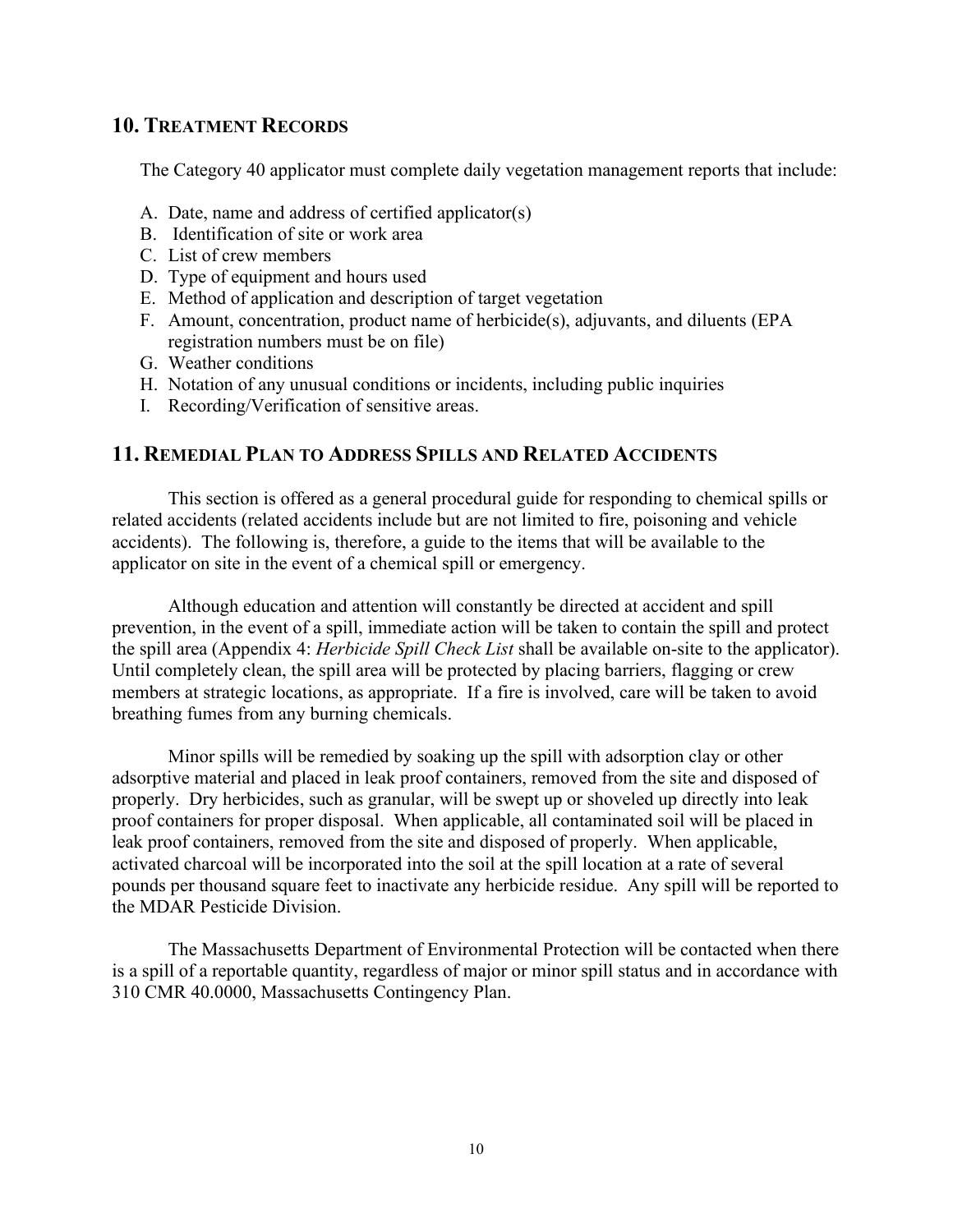# *Types of Chemical Spills that Require Action*

Chemicals include, but are not limited to the following:

- Herbicides Diesel Fuel
- Bar and Chain Oil Gasoline
- Motor and Hydraulic Oil/Fluids Title 3 Hazmat Materials

# *Required Spill Response Equipment*

As a minimum, the treatment crew will have available on the job site:

- YOP with Emergency Contact List Shovel
- SDS (Safety Data Sheet) Broom
- Product Label Flagging
- Product Fact Sheets (when applicable) Leak Proof Container
- Appropriate Adsorbent Material Heavy-duty Plastic Bags
- 
- 
- 
- 
- 
- 
- 
- 

## *Personal Contact*

In the event of **Personal Contact** with hazardous chemicals:

- Wash affected area with plenty of soap and water
- Change clothing which has absorbed hazardous chemicals
- If necessary, contact a physician
- If necessary, contact the proper emergency services
- If necessary, follow the procedures for Major or Minor Spills as outlined in Appendix 5
- Avoid breathing the fumes of hazardous chemicals

# *Reference Tables (information subject to change as necessary)*

#### **Table 8. Herbicide Manufacturers**

| <b>MANUFACTURER</b>         | <b>TELEPHONE</b> |
|-----------------------------|------------------|
|                             | <b>NUMBER</b>    |
| Bayer Environmental Science | $(800)$ 331-2867 |
| Corteva AgriScience         | $(800)$ 992-5994 |
| <b>Nufarm</b>               | $(800)$ 345-3330 |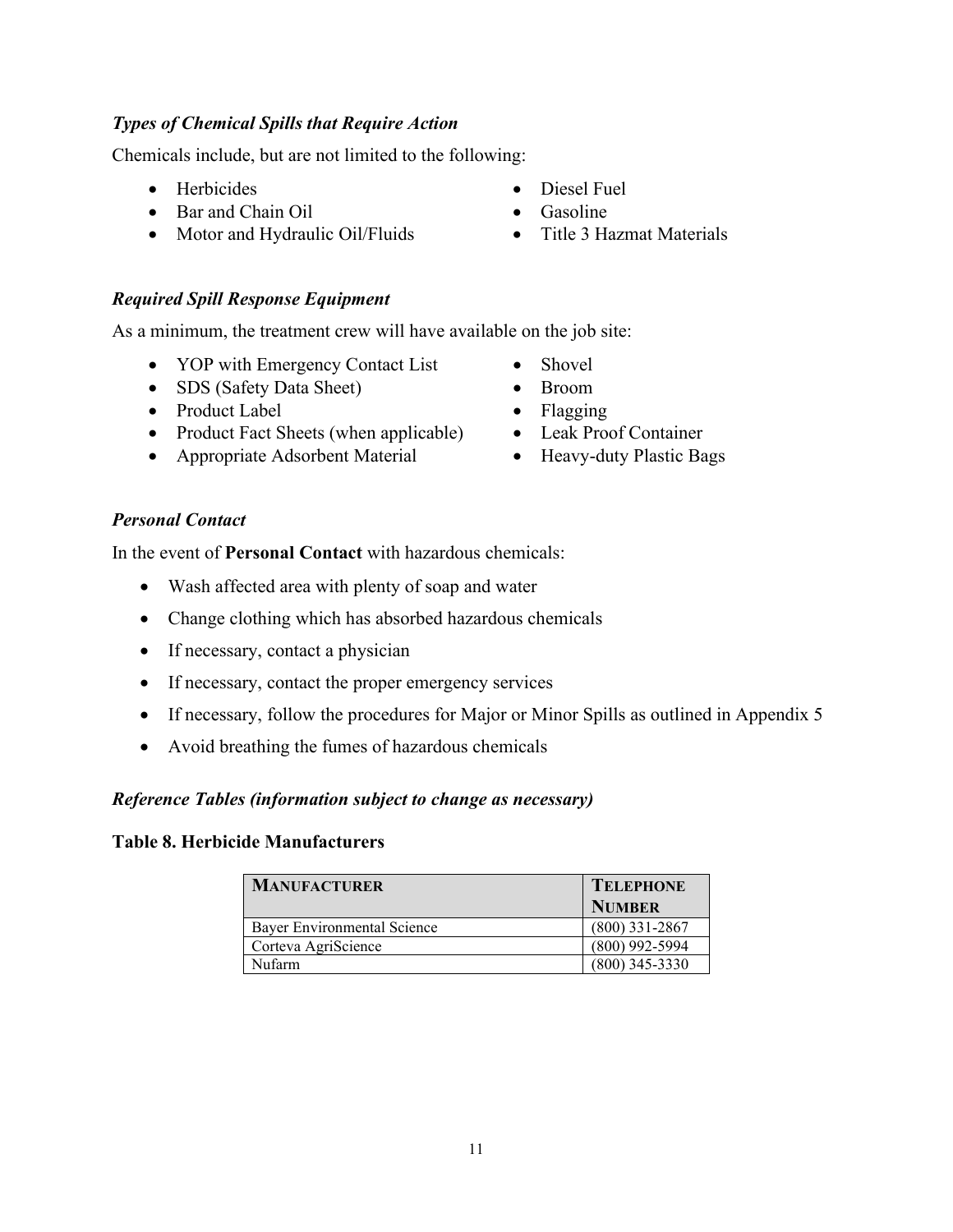#### **Table 9. State Agencies**

| <b>STATE AGENCY</b>                                                                                           | <b>TELEPHONE</b>                                       | <b>SPECIAL INSTRUCTIONS</b>                                                                                                                                       |
|---------------------------------------------------------------------------------------------------------------|--------------------------------------------------------|-------------------------------------------------------------------------------------------------------------------------------------------------------------------|
|                                                                                                               | <b>NUMBER</b>                                          |                                                                                                                                                                   |
| Massachusetts Pesticide                                                                                       | $(617) 626 - 1784$                                     | A.S.A.P. (within 48 hours)                                                                                                                                        |
| Bureau                                                                                                        |                                                        |                                                                                                                                                                   |
| Massachusetts Department of<br>Environmental Protection,<br><b>Emergency Response Section</b>                 | Main Office:<br>(888) 304-1133 (after<br>hours number) | For emergencies involving<br>reportable quantities of hazardous<br>materials; required info: City/town,<br>street address, site name (if<br>applicable), material |
| MA Department of Public<br>Health, Bureau of<br>Environmental Health's<br>Environmental Toxicology<br>Program | $(617)$ 339-8351                                       |                                                                                                                                                                   |
| Massachusetts Poison<br><b>Information Centers</b>                                                            | $(800)$ 682-9211                                       | For medical emergencies involving<br>suspected or known pesticide<br>poisoning symptoms                                                                           |

#### **Table** 10. **Emergency Services**

**EMERGENCY SERVICE TELEPHONE NUMBER SPECIAL INSTRUCTIONS** Weston Fire/ Police Department 911 Massachusetts State Police, Weston Barracks<br>ChemTrec (781) 431-5050  $(800)$  262-8200 Clean Harbors (800) 645-8265<br>
Pesticide Hotline (800) 858-7378 PST: 8:00 am-12:00 pm, web[: www.NPIC.orst.edu](http://www.npic.orst.edu/)

#### **Table 11. Town of Weston contacts in case of a spill or accident:**

#### **Ken Calder** *Deputy Director, Program Management* Department Public Works Town of Weston 190 Boston Post Road By-Pass, Weston, MA 02493 (781) 786-5100

| Weston Fire/ Police Department | 911                |
|--------------------------------|--------------------|
| <b>Weston Conservation</b>     | $(781) 786 - 5068$ |
| Administrator – Jordan         |                    |
| McCarron                       |                    |
| Weston Board of Health         | $(781)$ 786-5030   |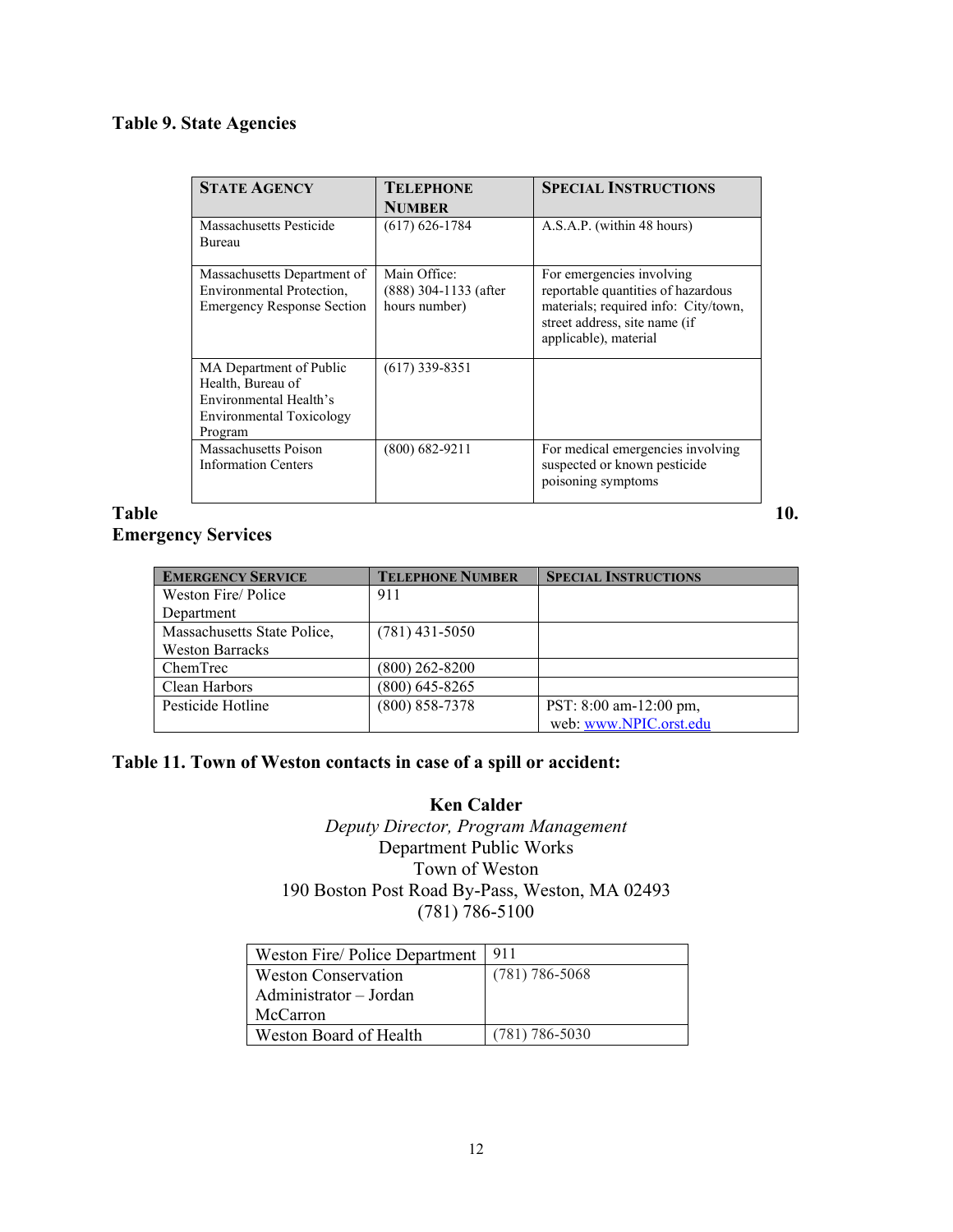APPENDIX 1: MAP AND STREET AND SIDEWALK LISTINGS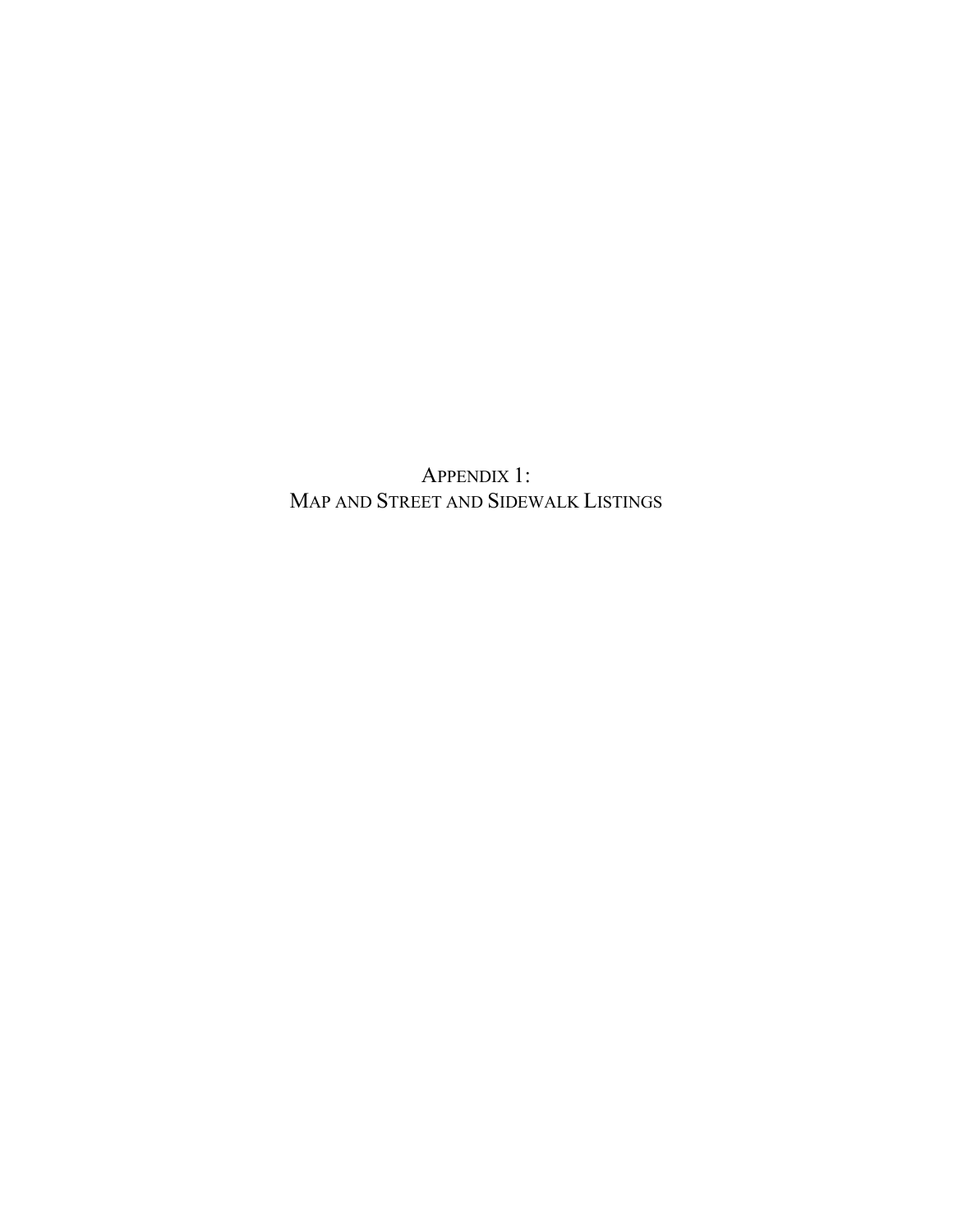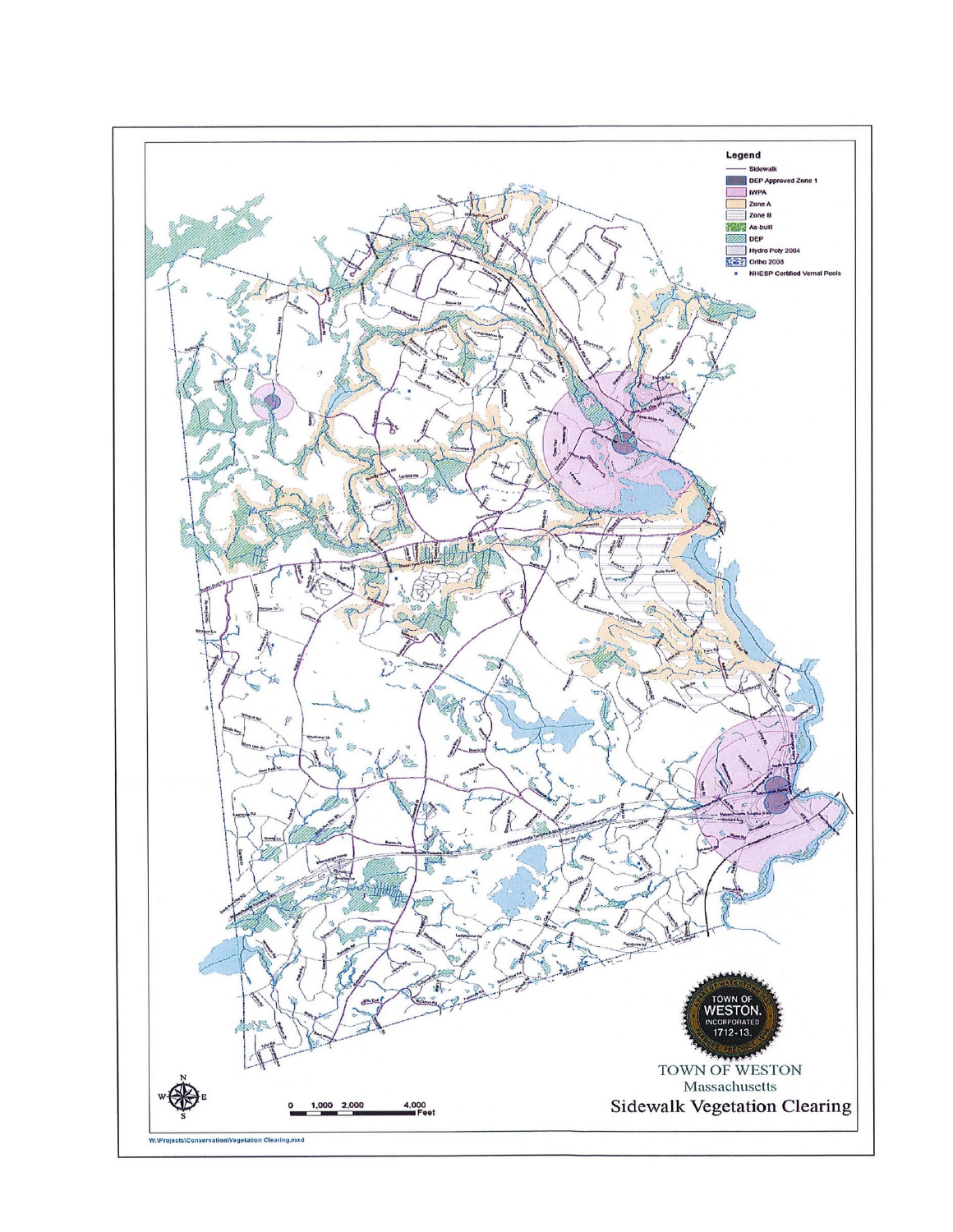| <b>WESTON ROADS</b>              |                      |                  |                     |                        |  |
|----------------------------------|----------------------|------------------|---------------------|------------------------|--|
| Aberdeen Rd                      | Claridge Dr          | Hastings Rd      | North Ave (Rte 117) | <b>Skating Pond Rd</b> |  |
| Acorn Ln                         | Cliff Rd             | Hawthorne Ln     | Norumbega Rd        | South Ave (Rte 30)     |  |
| Alphabet Ln                      | Coburn Rd            | Hemlock Rd       | Nottingham Ln       | Spring Rd              |  |
| Amanda Ln                        | Colchester Rd        | Hickory Rd       | Oak St              | Spruce Hill Rd         |  |
| Apple Crest Rd                   | Colonial Way         | Hidden Rd        | Oakdale Ave         | Stillmeadow Rd         |  |
| April Ln                         | Colpitts Rd          | Highland St      | October Ln          | Sudbury Rd             |  |
| Arrowhead Rd                     | Columbine Rd         | Hill Top Rd      | Off Church St       | Summer St              |  |
| Ash St                           | Conant Rd            | Hillcrest Rd     | Old Coach Rd        | Summit Rd              |  |
| Aspen Rd                         | Conant Rd            | Hitching Post Rd | Old Colony Rd       | Sunday Woods Rd        |  |
| Autumn Rd                        | Concord Rd           | Holly Cir        | Old North Ave       | Sunset Rd              |  |
| Bakers Hill Rd                   | Corwood Dr           | Hubbard Rd       | Old Rd              | Surrey Ln              |  |
| <b>Baldwin Cir</b>               | Country Dr           | Idlewile Ln      | Old Town Rd         | Sutton Pl              |  |
| Bass Pond Ln                     | <b>Crescent St</b>   | Indian Hill Rd   | Orchard Ave         | Sylvan Ln              |  |
| Bay State Rd                     | <b>Cutters Bluff</b> | Intervale Rd     | Overlook Dr         | Tamarack Rd            |  |
| Bayberry Ln                      | Davenport Rd         | Irving Rd        | Oxbow Rd            | Town House Rd          |  |
| Beaver Rd                        | Dean Rd              | Jericho Rd       | Page Rd             | Trailside Rd           |  |
| Beech Rd                         | Deer Path Ln         | Jones Rd         | Paine Pl            | Tyler Rd               |  |
| Bemis St                         | Dellbrook Rd         | Juniper Rd       | Park Rd             | Valley View Rd         |  |
| Birch Ln                         | Derby Ln             | Kendal Common Rd | Partridge Hill Rd   | Viles St               |  |
| <b>BitterSweet Ln</b>            | Dickson Ln           | Kettle Ln        | Pelham Rd           | Village Rd             |  |
| Black Burnian Rd                 | Dogwood Rd           | Kings Grant Rd   | Pembroke Rd         | Walker St              |  |
| <b>Black Oak Rd</b>              | Doublet Hill Rd      | Kingsbury Ln     | Perry Ln            | Walnut Rd              |  |
| <b>Blake Rd</b>                  | Drabbington Way      | Lanes End        | Pheasant Trail      | Ware St                |  |
| <b>Blossom</b> Ln                | Driftwood Ln         | Lantern Ln       | Pigeon Hill Rd      | Warren Ave             |  |
| Bogle St                         | Drumlin Rd           | Laurel Rd        | Pine St             | Webster Rd             |  |
| <b>Boston Post Rd</b>            | Eliot Ln             | Lawrence Rd      | Pinecroft Rd        | Wellesley St           |  |
| <b>Boston Post Rd By</b><br>Pass | Elliston Rd          | Laxfield Rd      | Pond Brook Cir      | Westcliff Rd           |  |
| <b>Bradford Rd</b>               | Evergreen Ave        | Ledgewood Rd     | Possum Rd           | Westerly Rd            |  |
| Bradyll Rd                       | Fairview Rd          | Legion Rd        | Prescott Ln         | Westgate Rd            |  |
| Briar Ln                         | Falmouth Rd          | Lexington St     | Radcliffe Rd        | Westland Rd            |  |
| <b>Bridle Path</b>               | Farm Rd              | Lincoln St       | Recreation Rd       | White Oak Rd           |  |
| Brook Rd                         | Fields Pond Rd       | Linden Cir       | Ridgeway Rd         | Whitehouse Ln          |  |
| Brown St                         | Forest Ridge Rd      | Linwood Ave      | Ripley Ln           | Whitney Tavern Rd      |  |
| Buckskin Dr                      | Fox Chase Ln         | Lion Ln          | River Rd            | Wildflower Ln          |  |
| <b>Bullard Rd</b>                | French Rd            | Livermore Ln     | Riverside Rd        | Willard Rd             |  |
| Buttonwood Ln                    | Gail Rd              | Longmeadow Rd    | Robin Road          | Willow Rd              |  |
| Byron Rd                         | Georgian Rd          | Loring Rd        | Rockport Rd         | Winsor Way             |  |
| Cabin Rd                         | Glen Rd              | Love Ln          | Rolling Ln          | Winter St              |  |
| Candleberry Ln                   | Golden Ball Rd       | Maple Rd         | Round Hill Rd       | Winthrop Cir           |  |
| Carroll Cir                      | Gowell Ln            | Meadowbrook Rd   | Saddle Hill Rd      | Wits End               |  |
| Cart Path Rd                     | Granison Rd          | Melville Way     | Sanderson Ln        | Wood Ridge Rd          |  |
| Cedar Rd                         | Graystone Ln         | Merriam St       | School St           | Woodchester Dr         |  |
| Cedar Road                       | Green Ln             | Middle Way       | Scotch Pine Rd      | Young Rd               |  |
| Center St                        | Greenridge Rd        | Montvale Rd      | Sears Rd            |                        |  |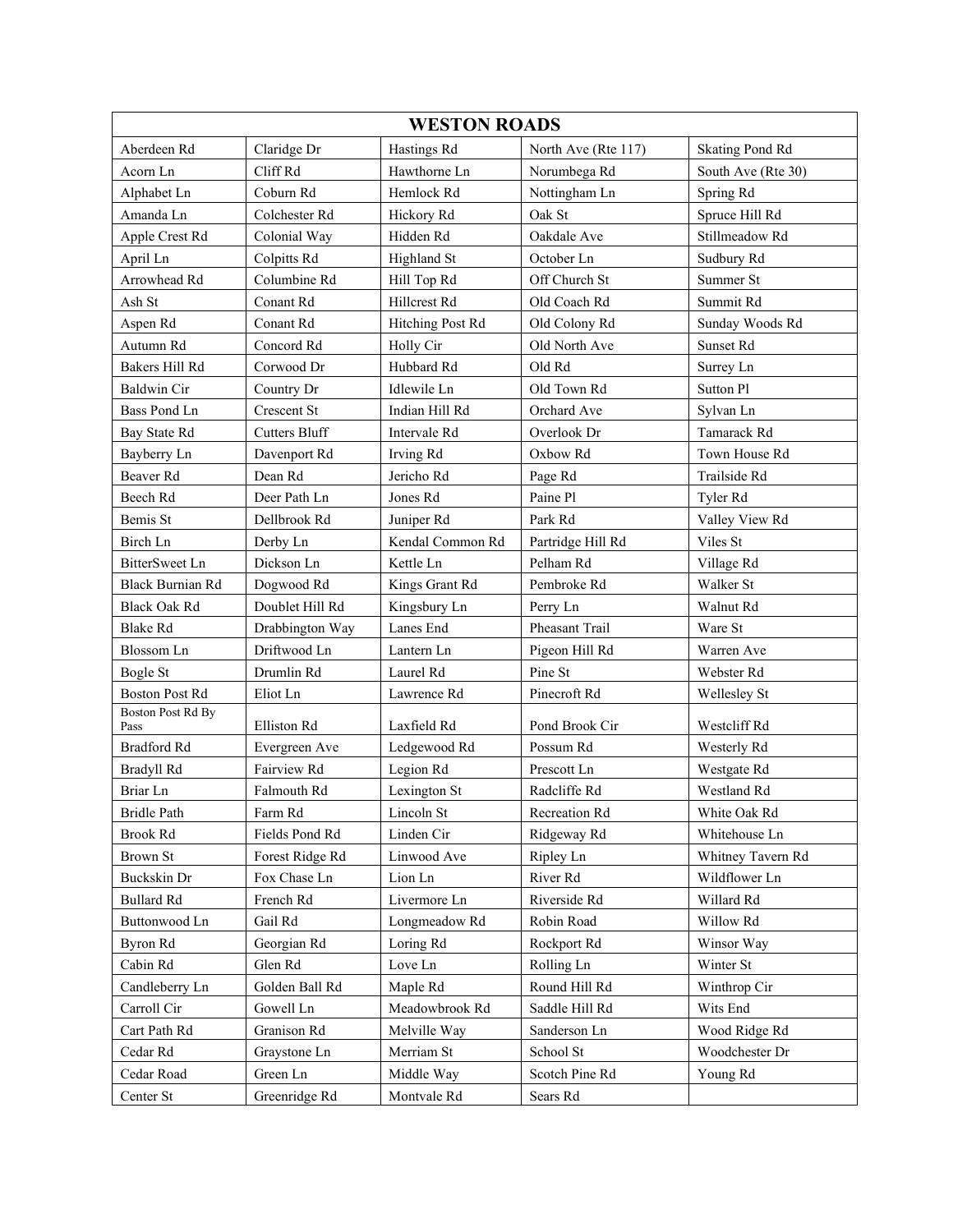| <b>WESTON ROADS</b> |                 |                   |                |  |
|---------------------|-----------------|-------------------|----------------|--|
| Cerulean Way        | Greylock Rd     | Myles Standish Rd | Shady Hill Rd  |  |
| Chadwick Rd         | Gun Club Ln     | Nash Ln           | Shaylor Ln     |  |
| Cherry Brook Rd     | Gypsy Trail     | Newton St         | Sherburn Cir   |  |
| Chestnut St         | Hallett Hill Rd | Nobscot Rd        | Sibley Rd      |  |
| Chiltern Rd         | Hancock Rd      | Nolte Cir         | Silver Hill Rd |  |
| Church St           | Harrington Ln   | Nonesuch Rd       |                |  |

| <b>SIDEWALKS</b>     |                                                 |                         |  |  |
|----------------------|-------------------------------------------------|-------------------------|--|--|
| <b>STREET NAME</b>   | <b>LIMITS</b>                                   | <b>LENGTH</b><br>(FEET) |  |  |
| <b>BOSTON POST</b>   | <b>NORTH SIDE - BOSTON POST ROAD BY-PASS TO</b> | 5817                    |  |  |
| ROAD <sup>(1)</sup>  | <b>BOSTON POST ROAD BY-PASS</b>                 |                         |  |  |
|                      | <b>SOUTH SIDE - COLPITTS ROAD TO SCHOOL</b>     | 1373                    |  |  |
|                      | <b>STREET</b>                                   |                         |  |  |
| <b>TOWN HOUSE</b>    | <b>SOUTH SIDE - BOSTON POST ROAD TO CHURCH</b>  | 1217                    |  |  |
| <b>ROAD</b>          | <b>STREET</b>                                   |                         |  |  |
| <b>CHURCH</b>        | <b>NORTH SIDE - BOSTON POST ROAD TO PIGEON</b>  | 1639                    |  |  |
| STREF <sup>(2)</sup> | <b>HILL ROAD</b>                                |                         |  |  |
|                      | SOUTH SIDE - BOSTON POST ROAD TO #343           | 320                     |  |  |
|                      | <b>BOSTON POST ROAD</b>                         |                         |  |  |
|                      | <b>SOUTH SIDE - #43 CHURCH STREET TO</b>        | 4052                    |  |  |
|                      | <b>RAILROAD CROSSING</b>                        |                         |  |  |
|                      | <b>NORTH SIDE - RAILROAD CROSSING TO NORTH</b>  | 288                     |  |  |
|                      | <b>AVENUE (ROUTE 117)</b>                       |                         |  |  |
| <b>LEXINGTON</b>     | <b>EAST SIDE - NORTH AVENUE (ROUTE 117) TO</b>  | 3292                    |  |  |
| STREF <sup>(3)</sup> | <b>LEGION ROAD</b>                              |                         |  |  |
| <b>NORTH</b>         | <b>NORTH SIDE - LEXINGTON STREET TO WHITNEY</b> | 2346                    |  |  |
| <b>AVENUE</b>        | <b>TAVERN ROAD</b>                              |                         |  |  |
| (ROUTE 117)          |                                                 |                         |  |  |
|                      | SOUTH SIDE - #160 NORTH AVENUE TO VILES         | 1778                    |  |  |
|                      | <b>STREET</b>                                   |                         |  |  |
|                      | <b>NORTH SIDE - VILES STREET TO OLD NORTH</b>   | 3983                    |  |  |
|                      | <b>ROAD</b>                                     |                         |  |  |
| <b>MERRIAM</b>       | <b>WEST SIDE - NORTH AVENUE TO WESTLAND</b>     | 2977                    |  |  |
| STREF <sup>(4)</sup> | <b>ROAD</b>                                     |                         |  |  |
|                      | WEST SIDE - #88 MERRIAM STREET TO CONCORD       | 2531                    |  |  |
|                      | <b>ROAD</b>                                     |                         |  |  |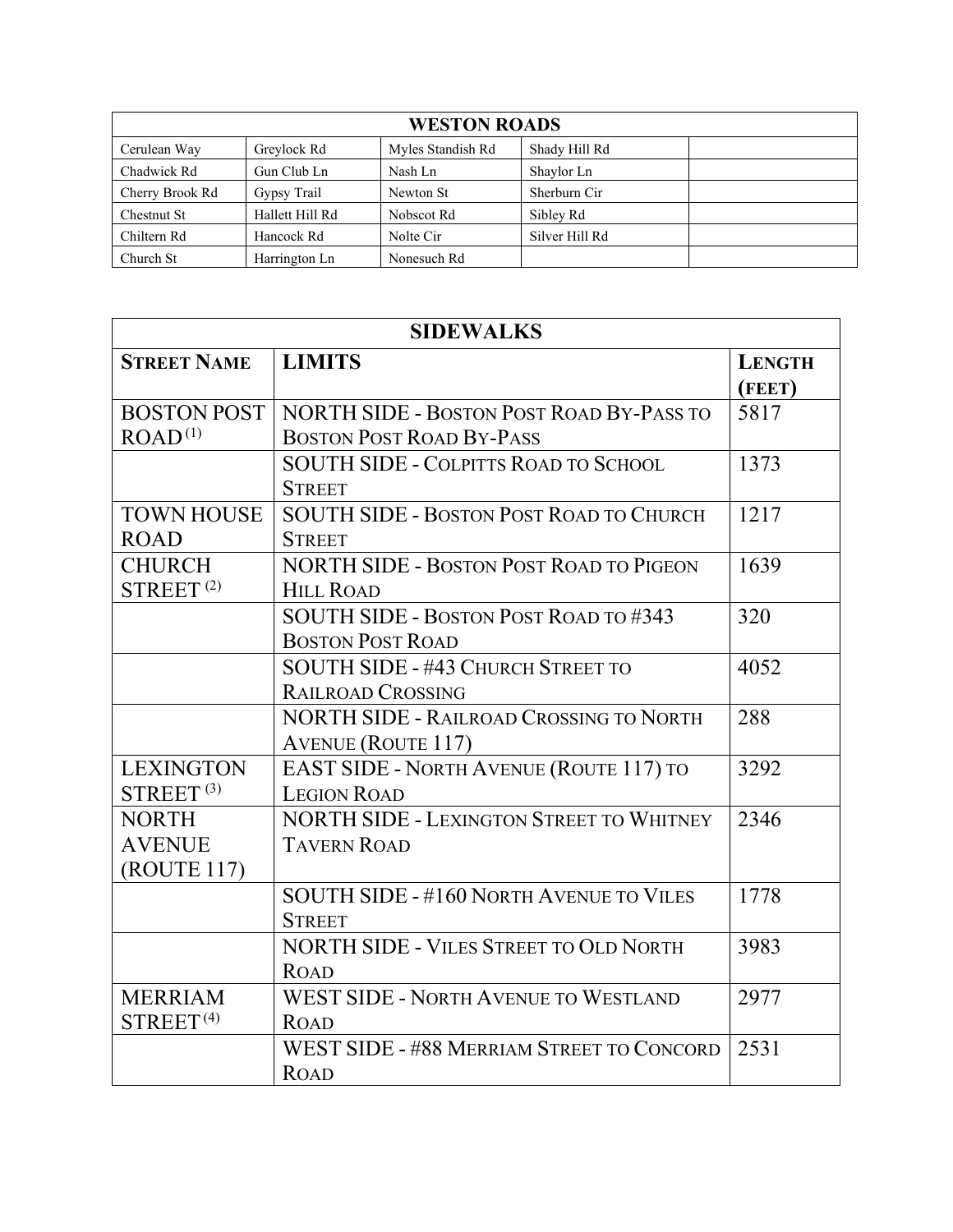| <b>CONCORD</b>      | <b>EAST SIDE - #269 CONCORD ROAD TO BOSTON</b>   | 6075 |
|---------------------|--------------------------------------------------|------|
| <b>ROAD</b>         | POST ROAD                                        |      |
| <b>CONANT</b>       | <b>EAST SIDE - CHURCH STREET TO #155 CONANT</b>  | 3873 |
| ROAD <sup>(5)</sup> | <b>ROAD</b>                                      |      |
| <b>SCHOOL</b>       | <b>EAST SIDE - BOSTON POST ROAD TO WELLESLEY</b> | 2368 |
| <b>STREET</b>       | <b>STREET</b>                                    |      |
|                     | <b>WEST SIDE - ALPHABET LANE TO WELLESLEY</b>    | 1118 |
|                     | <b>STREET</b>                                    |      |
| <b>MAPLE ROAD</b>   | NORTH SIDE - SCHOOL STREET TO WELLESLEY          | 710  |
|                     | <b>STREET</b>                                    |      |
| <b>ALPHABET</b>     | <b>NORTH SIDE - SCHOOL STREET TO ROUNDABOUT</b>  | 925  |
| LANE <sup>*</sup>   |                                                  |      |
|                     | <b>WEST SIDE - ROUNDABOUT TO SENIOR CENTER</b>   | 2108 |
| WELLESLEY           | <b>EAST SIDE - #18 WELLESLEY STREET TO</b>       | 1862 |
| STREF(6)            | <b>NEWTON STREET</b>                             |      |
|                     | <b>WEST SIDE - NEWTON STREET TO ROUTE 30</b>     | 6774 |
|                     | (SOUTH AVENUE)                                   |      |
|                     | EAST SIDE - ROUTE 30 (SOUTH AVENUE) TO           | 2348 |
|                     | <b>BROWN STREET</b>                              |      |
|                     | <b>WEST SIDE - BROWN STREET TO WELLESLEY</b>     | 6868 |
|                     | <b>TOWN-LINE</b>                                 |      |
| <b>NEWTON</b>       | <b>EAST SIDE - WELLESLEY STREET TO #208</b>      | 1592 |
| <b>STREET</b>       | <b>NEWTON STREET</b>                             |      |
| <b>ASH STREET</b>   | <b>EAST SIDE - RESERVOIR TO ROUTE 30 (SOUTH</b>  | 3868 |
|                     | <b>AVENUE</b> )                                  |      |
| <b>HIGHLAND</b>     | EAST SIDE - CHESTNUT STREET TO LOVE LANE         | 2496 |
| <b>STREET</b>       |                                                  |      |
|                     | WEST SIDE - LOVE LANE TO THE LOOKOUT             | 1341 |
|                     | <b>WEST SIDE - BLACK OAK ROAD TO SOUTH</b>       | 2799 |
|                     | <b>AVENUE (ROUTE 30)</b>                         |      |
| <b>SOUTH</b>        | <b>NORTH SIDE - HIGHLAND STREET TO</b>           | 1708 |
| <b>AVENUE</b>       | <b>WELLESLEY STREET</b>                          |      |
| (ROUTE 30)          |                                                  |      |
|                     | <b>SOUTH SIDE - WELLESLEY STREET TO OAK</b>      | 4460 |
|                     | <b>STREET</b>                                    |      |
| <b>BROWN</b>        | <b>SOUTH SIDE - WELLESLEY STREET TO 150</b>      | 2950 |
| <b>STREET</b>       | <b>BROWN STREET (DRIVEWAY)</b>                   |      |
| <b>WINTER</b>       | <b>WEST SIDE - BROWN STREET TO DICKSON LANE</b>  | 1120 |
| <b>STREET</b>       |                                                  |      |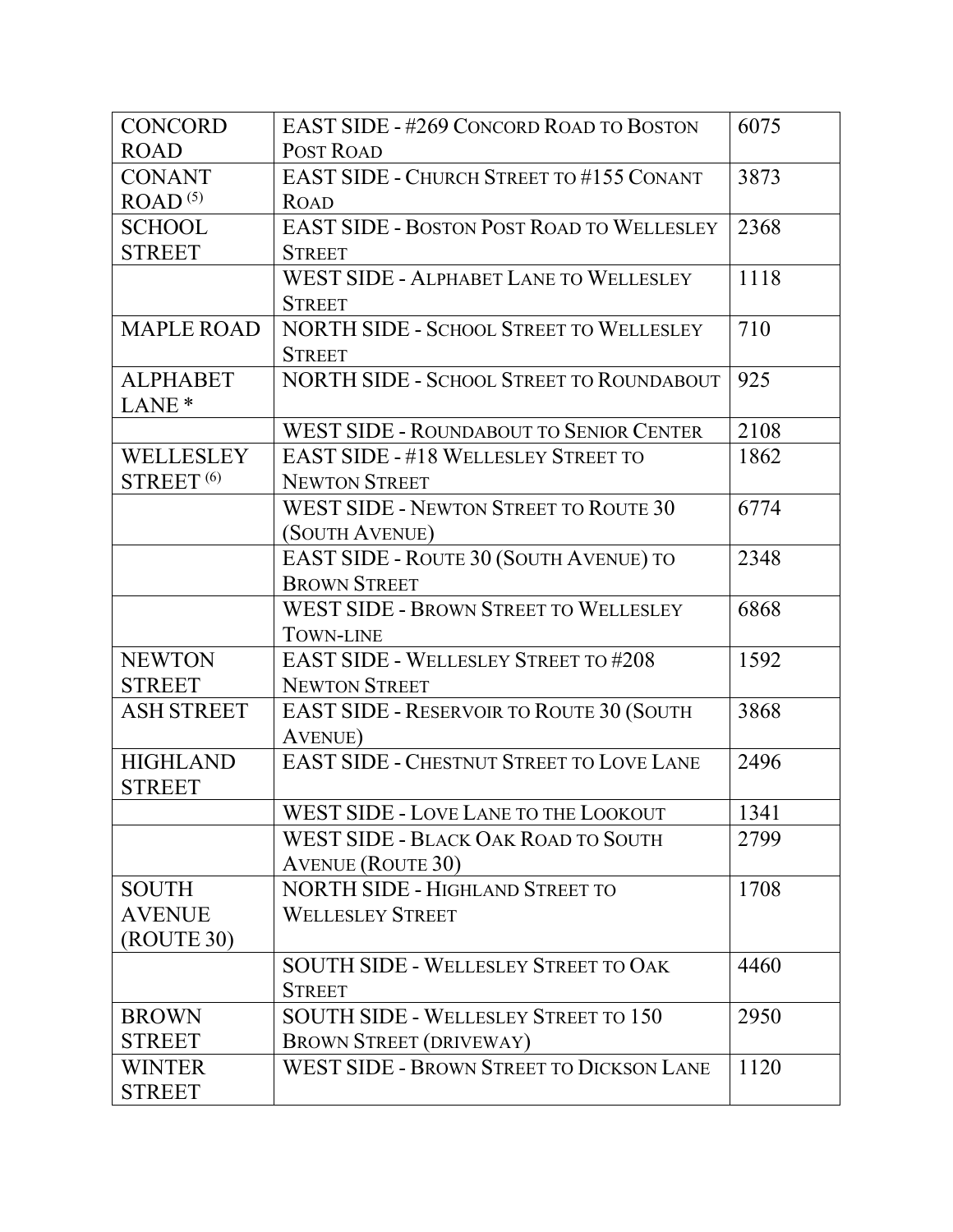APPENDIX 2: HERBICIDE FACT SHEETS LOCATED AT:

AMINOPYRYALID [AMINOPYRLID 2016](https://www.mass.gov/doc/aminopyralid/download) FACTSHEET

FOSAMINE AMMONIUM [FOSAMINE\\_AMMONIUM\\_2011.DOCX \(MASS.GOV\)](https://www.mass.gov/doc/fosamine-ammonium-2011pdf/download)

> GLYPHOSATE: GLYPHOSATE 2011.DOCX (MASS.GOV)

IMAZAPYR: [IMAZAPYR\\_2011.DOCX \(MASS.GOV\)](https://www.mass.gov/doc/imazapyr-2011pdf/download)

METSULFURON-METHYL: METSULFURON METHYL 2011.DOCX (MASS.GOV)

> TRICLOPYR: [TRICLOPYR\\_2011.DOCX \(MASS.GOV\)](https://www.mass.gov/doc/triclopyr-2011pdf/download)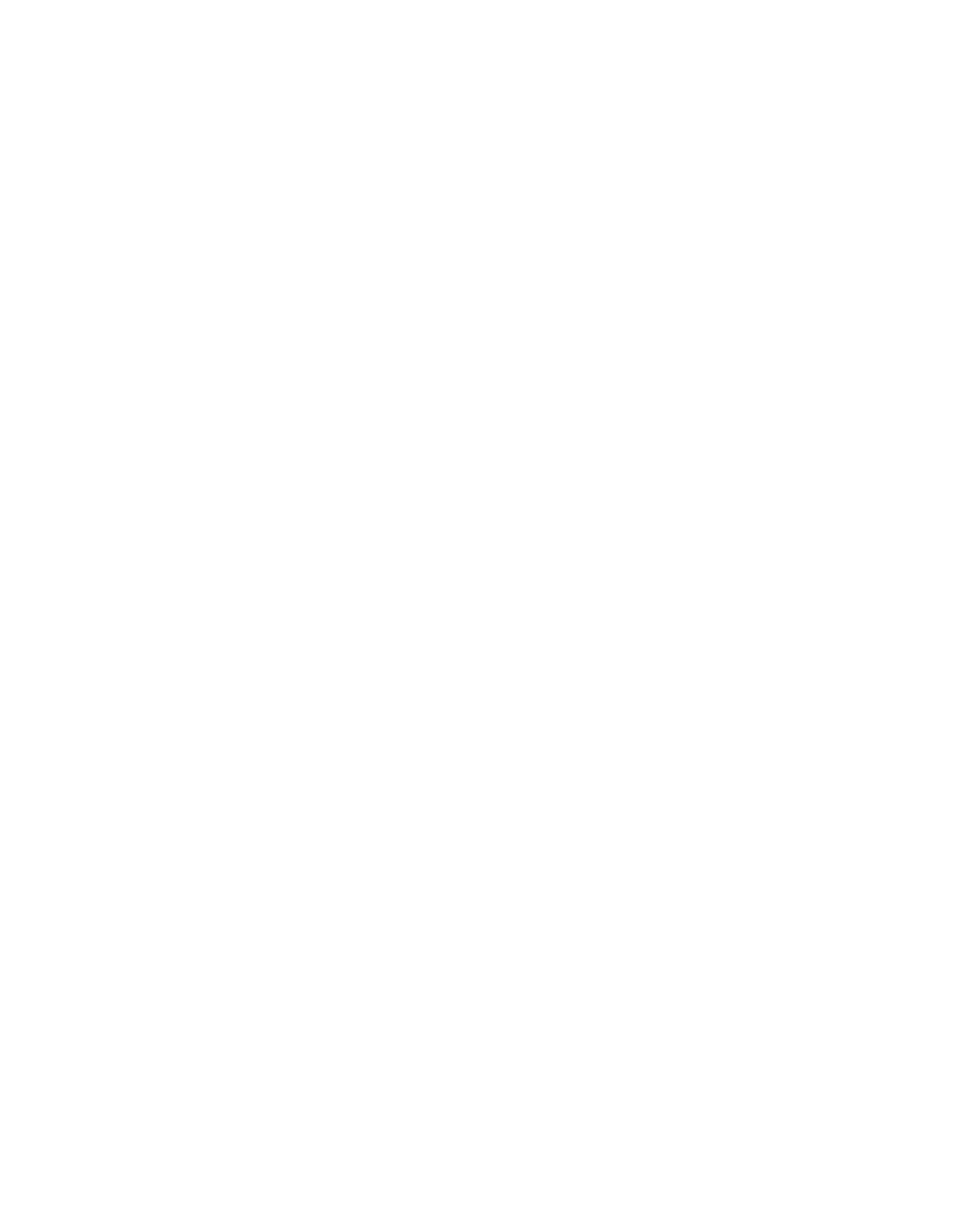APPENDIX 3: HERBICIDE LABELS

ESCORT XP: ESCORT XP [\(CDMS.NET\)](http://www.cdms.net/ldat/ldCFM002.pdf)

ESPLANADE 200SC: [ESPLANADE 200SC](http://www.cdms.net/ldat/ldAB1004.pdf) (CDMS.NET)

GARLON 4 ULTRA: GARLON 4 [ULTRA \(CDMS.NET\)](http://www.cdms.net/ldat/ld7IN017.pdf)

MILESTONE: [MILESTONE \(CDMS.NET\)](http://www.cdms.net/ldat/ld77N015.pdf)

POLARIS: [POLARIS \(CDMS.NET\)](http://www.cdms.net/ldat/ld8KR002.pdf)

RODEO: [RODEO \(CDMS.NET\)](http://www.cdms.net/ldat/ld4TN001.pdf)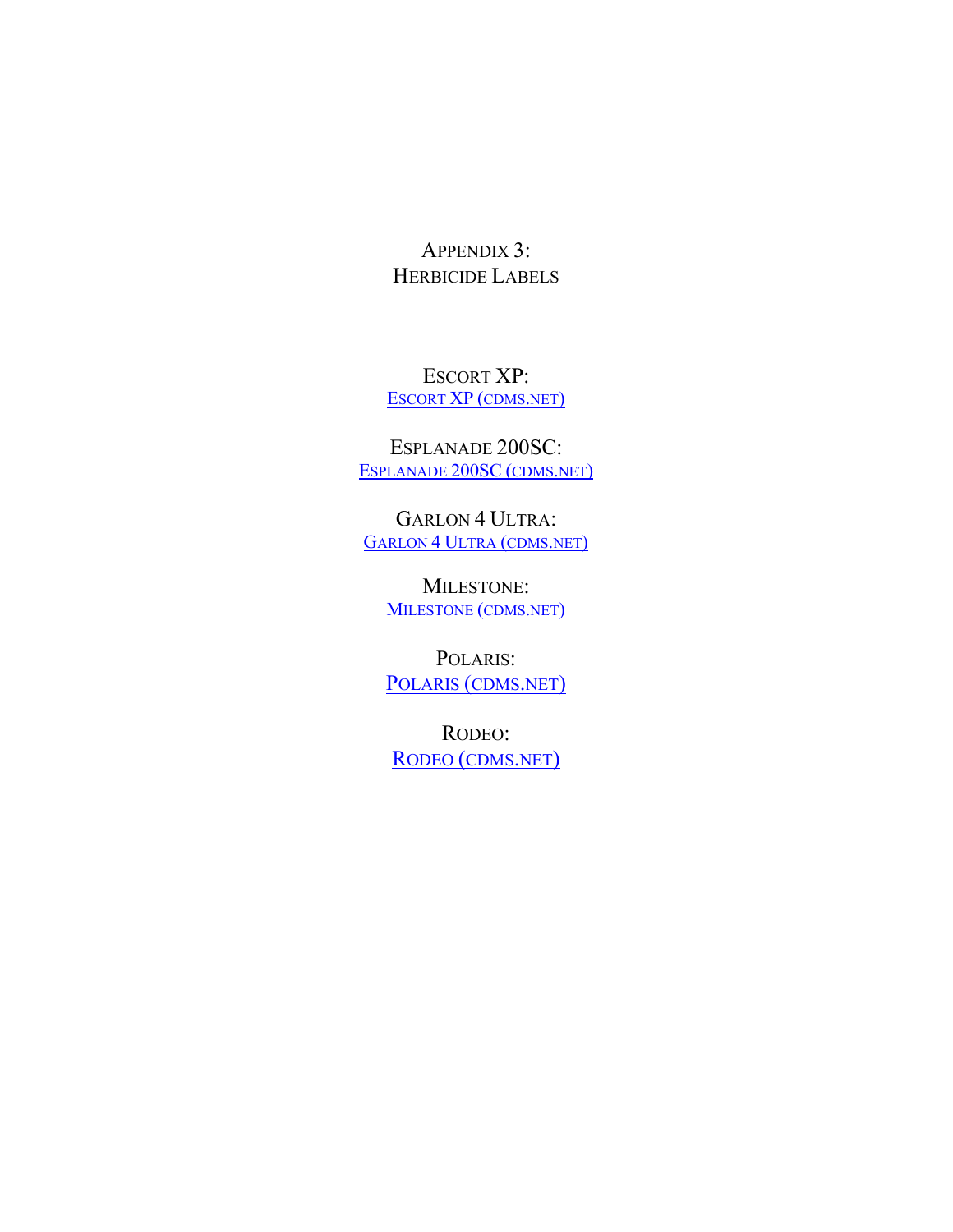APPENDIX 4: HERBICIDE SPILL CHECK LIST